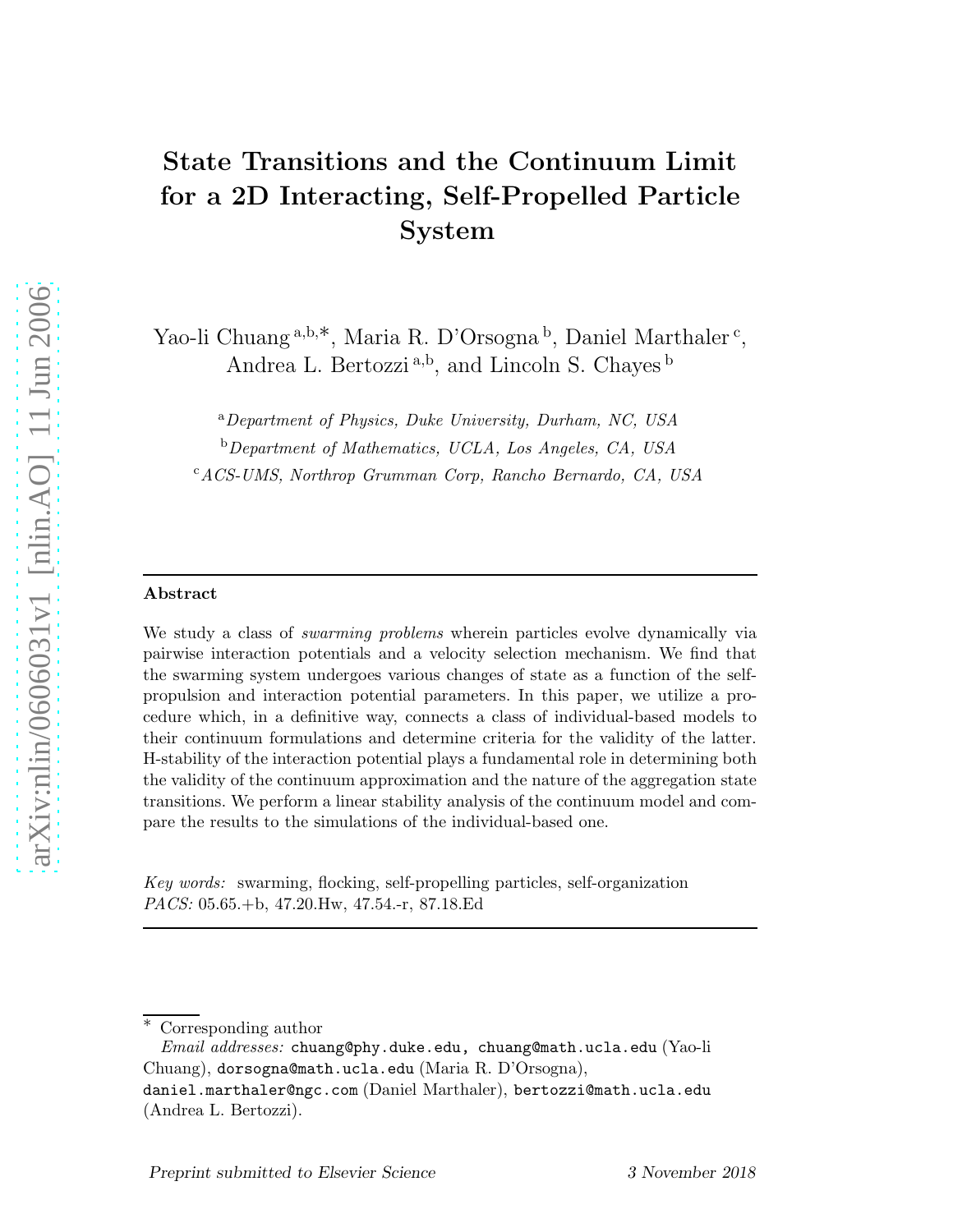## 1 Introduction

The collective behaviors of aggregating organisms are of interest in various fields, including biology, engineering, mathematics, and physics [1,2,3,4,5,6,7,8,9]. There are primarily two classes of pertinent models: individual-based and continuum ones. In the first case, one considers a collection of N individual entities, so that the system is defined on the "microscopic" scale. Such models are particularly useful for the study and algorithmic design of small-size aggregates such as artificial swarms of autonomous vehicles. Larger discrete systems are adaptive to statistical analysis [1,10,11,12,13,14,15,16,17,18,19,20,21]. Continuum models typically describe swarms through a density function  $\rho(\vec{r})$  and a velocity vector field  $\vec{u}(\vec{r})$ . These obey appropriate non-linear and often nonlocal equations. One may presume these equations are derived from, or at least connected back to, the original microscopic system. Continuum models are useful for theoretical analysis of swarming systems [2,3,14,15,22,23,24,25,26]. Although both individual-based and continuum models are applicable, the connection between the two has, in fact, not been particularly well established. A primary purpose of this paper is to better unify the two approaches, for a particular class of models, following the classical statistical studies of fluids [27]. We investigate the validity of the continuum model by a detailed comparison with the associated individual based one. In particular, for certain interaction forms, the two descriptions yield the same morphological patterns. Furthermore, and perhaps more importantly, we are able to explain why the continuum model fails qualitatively for the other cases, where discrepancies exist.

In Ref.  $[28]$ , a criterion from classical statistical mechanics known as  $H$ -stability was applied to individual based swarming models. A system of N interacting particles is said to be H-stable if the potential energy per particle is bounded below by a constant which is independent of the number of particles present [29]. H-stability is a necessary and sufficient condition for the existence of thermodynamics. Indeed, a system without this stability will, in the thermodynamic limit, collapse onto itself; such systems are called catastrophic. In Ref. [28], numerical simulations strongly suggest that a specific non-Hamiltonian swarming system exhibits the same stability trends observed in classical Hamiltonian many-body systems. In this paper, we show that Hstability also plays an important role in determining the correct passage to the continuum limit.

This paper is organized as follows. In Sec. 2, the individual-based model is presented. We study various aggregation states and transitions between them via numerical simulations. In Sec. 3, a continuum model is derived. In Sec. 4, we quantitatively compare steady states of both continuum and discrete models. We show that, while the proposed continuum model works well in the catas-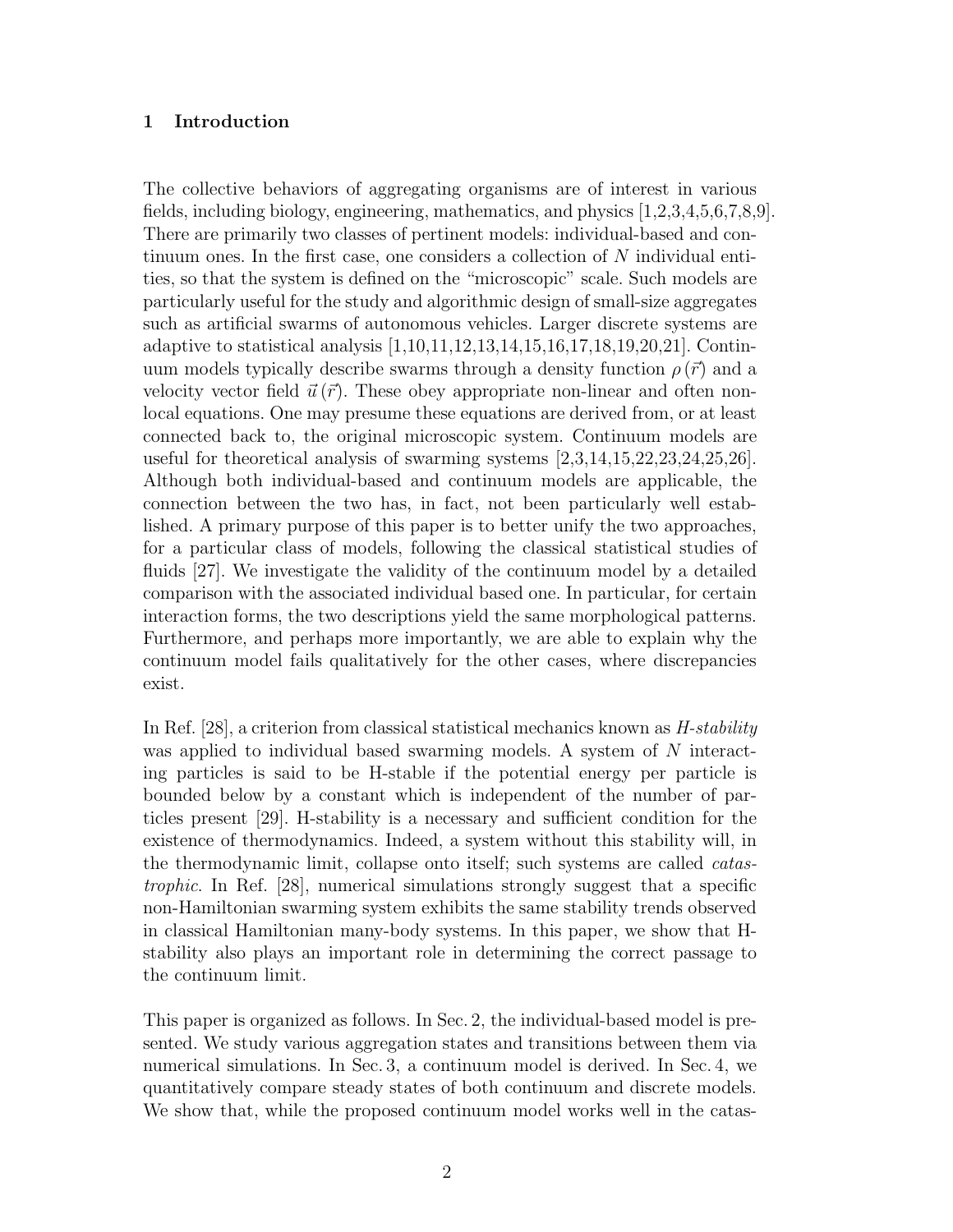

Fig. 1. Left: The swarming pattern of a single mill. Right: The swarming pattern of two interlocking mills.

trophic regime, discrepancies arise for large H-stable systems. In Sec. 5, the stability of the homogeneous solution of the continuum model is studied and compared to the numerical results of the individual-based model. In Sec. 6, we discuss the choices between soft-core and hard-core interaction potentials.

# 2 The individual-based model

# Background

Common swarming patterns have been observed and reported in various species in nature. One example is a coherent flock formation involving a polarized group moving in the same direction. Another example is a single rotating mill pattern, with a rather stationary center of mass, as in Fig. 1 (left). The rotating-mill pattern is frequently observed in both two and three dimensions among many species and across different sizes [5,7,30]. Various individualbased models have been able to reproduce these patterns within certain parameter ranges [13,15,16,17,18,21]. An unusual pattern of overlapping double mills is also reported in Ref. [15], similar to the simulation shown in Fig. 1 (right). The double-mill phenomenon is observed in the early stages of aggregation of Myxococcus xanthus, a single-cell bacteria driven by self-propelling motors [31]. We show that this configuration can be obtained using the same swarming mechanism that produces the single-mill pattern but exists in a different parameter regime. The rarity of the double-mill state is discussed in Sec. 6.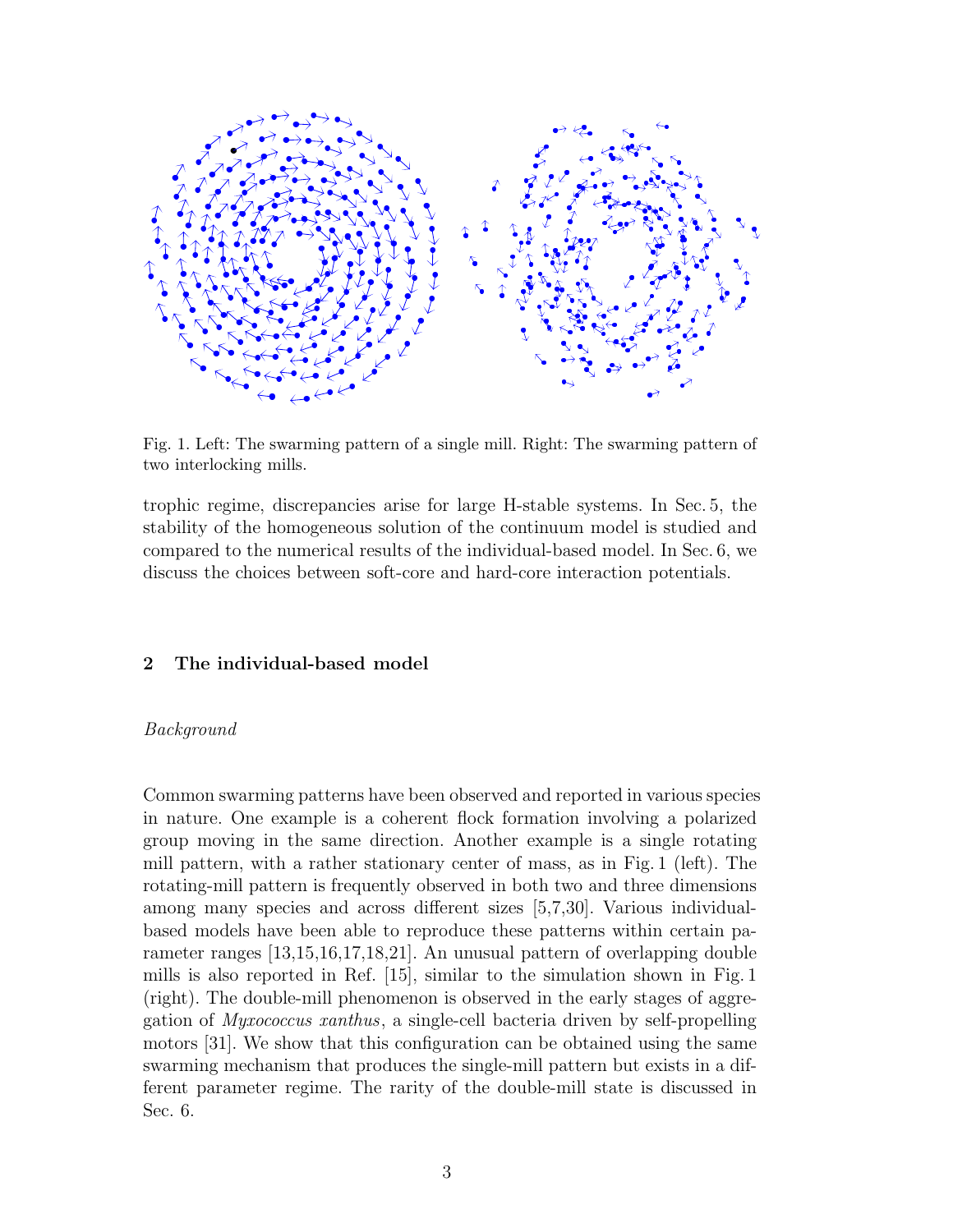#### Equations of motion

The swarming model we present in this paper is described by the following equations of motion

$$
\frac{\mathrm{d}\vec{x}_i}{\mathrm{d}t} = \vec{v}_i \tag{1}
$$

$$
m_i \frac{\mathrm{d}\vec{v}_i}{\mathrm{d}t} = \alpha \vec{v}_i - \beta |\vec{v}_i|^2 \vec{v}_i - \vec{\nabla} U_i,\tag{2}
$$

where  $m_i, \vec{x}_i$  and  $\vec{v}_i$  are, respectively, the mass, position, and velocity of particle *i*. The terms  $\alpha \vec{v}_i$  and  $-\beta |\vec{v}_i|^2 \vec{v}_i$  define the mechanism of self-acceleration and deceleration which give the particles a tendency to approach an equilibrium speed  $v_{\text{eq}} = \sqrt{\alpha/\beta}$ . This Rayleigh-type dissipation was originally proposed in Ref. [32] and is often used in the literature as a velocity-selecting mechanism  $[2,10,13,17,18,21,33]$ . The potential  $U_i$  describes the interaction of particle i with the other particles. One common choice is the following  $[15,18,23,28]$ 

$$
U_i \equiv U(\vec{x}_i) = \sum_{j \neq i} V(|\vec{x}_i - \vec{x}_j|) = \sum_{j \neq i} \left( -C_a e^{-\frac{|\vec{x}_i - \vec{x}_j|}{\ell_a}} + C_r e^{-\frac{|\vec{x}_i - \vec{x}_j|}{\ell_r}} \right).
$$
 (3)

Eq.  $(3)$  assumes that only pairwise interactions are significant and ignores Nbody interactions with  $N \geq 3$ . The pairwise interaction consists of an attraction and a repulsion with  $C_a$ ,  $C_r$  specifying their respective strengths and  $\ell_a$ ,  $\ell_r$  their effective interaction length scales. Similar behaviors are also observed with other functional forms of interaction potential that are characteristically similar to Eq. (3). Note that to simplify the analysis, our model is deterministic. Stochastic forces appear in many other models [1,10,13,17,18,21]. In our simulations, we observe that noise affects the swarming patterns only beyond certain thresholds, and thus its consequences are not investigated.

We can non-dimensionalize the equations of motion by substituting  $t' =$  $\left(m_i/\ell_a^2\beta\right)t$ ,  $\vec{x}'_i = \vec{x}_i/\ell_a$ , and thus,  $\vec{v}'_i = \left(\ell_a\beta/m_i\right)\vec{v}_i$  into Eqs. (1) - (3)

$$
\frac{\mathrm{d}\vec{x_i'}}{\mathrm{d}t'} = \vec{v_i'},\tag{4}
$$

$$
\frac{\mathrm{d}\vec{v_i'}}{\mathrm{d}t'} = \alpha' \vec{v_i'} - |\vec{v_i'}|^2 \vec{v_i'} - \frac{1}{m_{i'}} \vec{\nabla}_{\vec{x_i'}} U_i',\tag{5}
$$

$$
U_i' = \sum_{j \neq i} \left( -e^{-\left| \vec{x}'_i - \vec{x}'_j \right|} + Ce^{-\frac{\left| \vec{x}'_i - \vec{x}'_j \right|}{\ell}} \right),\tag{6}
$$

where  $\alpha' = (\alpha \beta \ell_a^2) / m_i^2$ ,  $m_i' = m_i^3 / (\beta^2 C_a \ell_a^2)$ ,  $C = C_r / C_a$ , and  $\ell = \ell_r / \ell_a$ ;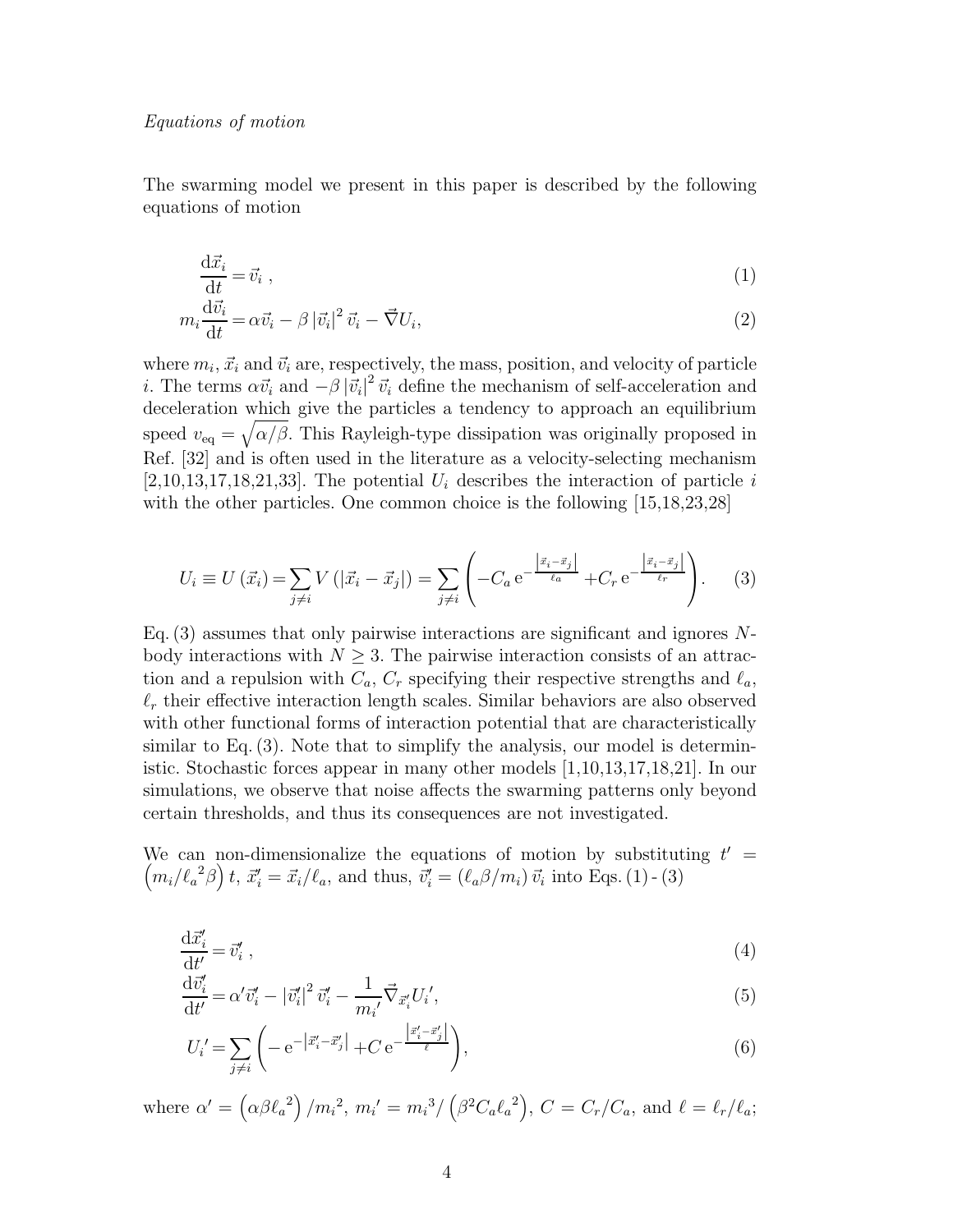

Fig. 2. The H-stability diagram of the interaction potential in Eq. (3) [28]. The shaded region is the so-called biologically relevant region where the interaction consists of a long-range attraction and a short-range repulsion.

hence, the model is essentially a 4-parameter one. In Ref. [28] the effects of varying C and  $\ell$ , which affect H-stability, are explored. In this paper we investigate the role of  $\alpha'$ , the relative strength of the self-driving force with respect to the interaction. The parameter  $m_i'$  affects the time scale of the particle interaction and is fixed during our investigations. Note that the dimensional parameter  $\alpha$  only appears in the dimensionless parameter  $\alpha'$ , which allows us to vary  $\alpha$  to change  $\alpha'$  without affecting the other three independent parameters, provided that  $\beta$ ,  $\ell_a$ , and  $m_i$  are fixed during the process. To preserve the original meaning of the model parameters, our results are presented in the dimensional form by using Eqs.  $(1)$  -  $(3)$ . Only the *biologically relevant* cases that consist of a long-range attraction and a short-range repulsion are studied. In other words, we confine our analysis to the parameter space where  $C > 1$  and  $\ell$  < 1, which is shown by the shaded region of the H-stability phase diagram in Fig. 2. The extremely collapsing cases reported in [28], such as the ring formations and the clump formations illustrated in other regions, do not change morphology with respect to  $\alpha'$ .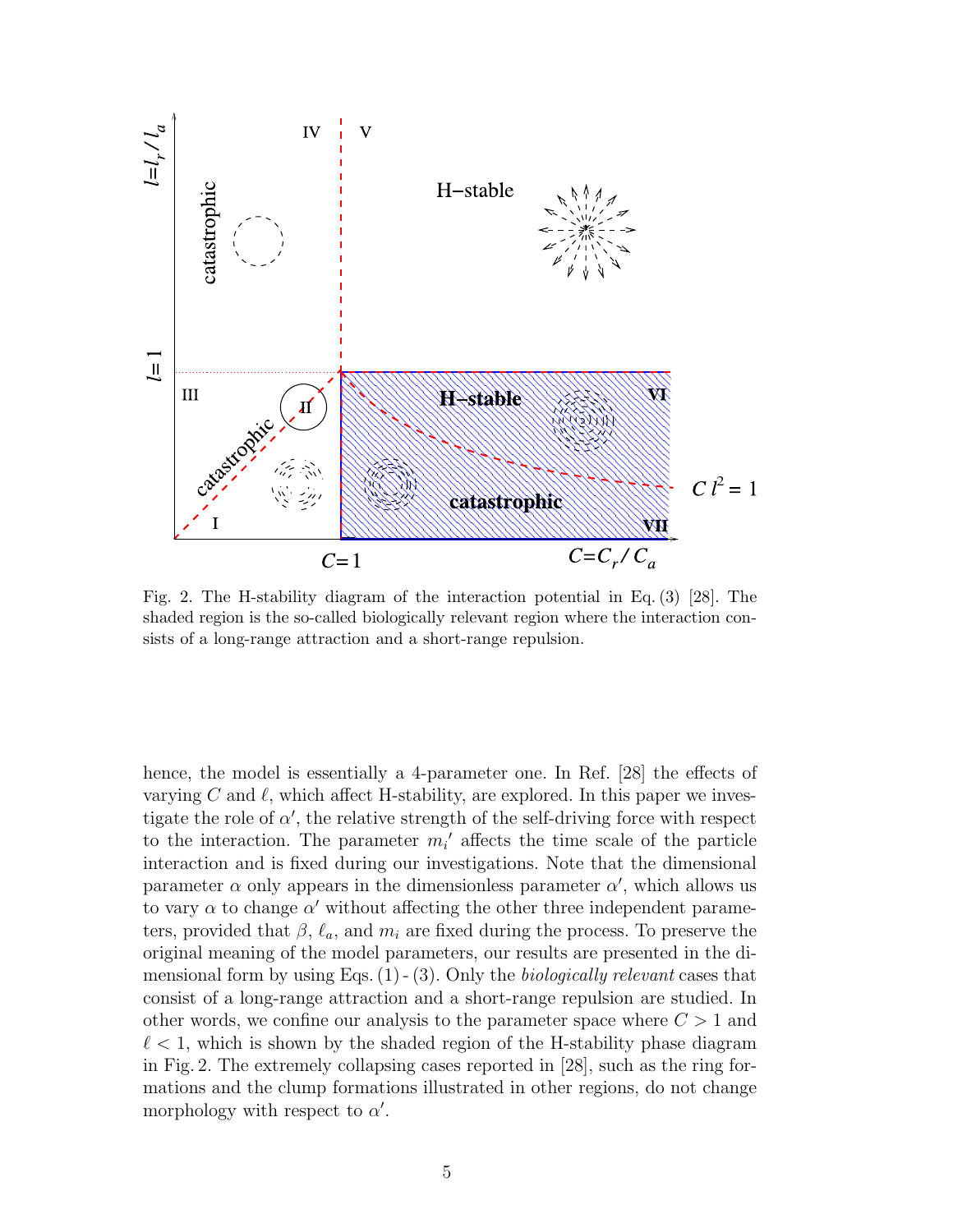#### Swarming states

We use the fourth order Runge-Kutta and the four step Adam-Bashforth methods for the numerical simulation of Eqs.  $(1)$  -  $(3)$  [34]. We impose free boundary conditions to the model and initiate the simulation with random distributions of particle position and velocity. Figure 1 shows two typical patterns akin to those observed in various natural swarms. On the left panel is the single-mill state, where every particle travels at the same speed  $v_{eq}$  around an empty core at the center of the swarm. On the right panel is the *double-mill state*, in which particles travel in both clockwise and counterclockwise directions, also at a uniform speed  $v_{eq}$ . In this second example, when viewed as two superimposed mills, the cores of each mill do not exactly coincide but rather fluctuate near each other. Another two states are shown in Fig. 3. On the left panel is the coherent flock state. All particles travel at a unified velocity (i.e., with the same speed and direction) while self-organizing into a stable formation. On the right panel is the *rigid-body rotation state*. The flock formation closely resembles that of the coherent flock, but instead of traveling at the same velocity, the particles circulate around the swarm center defining a constant angular velocity  $\omega$ . Unlike the single and double-mill state, where particles swim freely within the swarm, both the coherent flock and the rigid-body rotation states bind particles at fixed relative positions, exhibiting a lattice-type formation. Hence, we also use the term lattice states to refer to both the coherent flock and the rigid-body rotation states. Note that the coherent flock is a traveling wave solution of the model, and thus a solution of the following Euler-Lagrange equation

$$
\vec{\nabla} U_i = \vec{\nabla} \sum_{j \neq i} V(|\vec{x}_i - \vec{x}_j|) = 0.
$$

It is interesting to note that this equation arises in the context of a gradient flow algorithm for autonomous vehicle control [8,35,36,37]. Thus the flock formations have the shape and structure as equilibria of the gradient flow problem with the same potential.

The coherent flock and the single-mill states are among the most common patterns observed in biological swarms [5,7,30]. The double-mill pattern is also occasionally seen; an example is the M. xanthus bacteria at the onset of fruiting body formation [31]. On the other hand, natural occurrences of rigidbody rotation, to the best of our knowledge, have not been reported in the literature. Indeed, the rigid-body rotation, where every particle travels at a constant angular velocity  $\omega$ , does not define a rotationally symmetric solution for Eqs.  $(1)$  -  $(3)$  and the swarm is observed to drift randomly due to the unbalanced self-driving mechanism. The random drift may eventually break the rotational symmetry and turn the swarm into a coherent flock after a tran-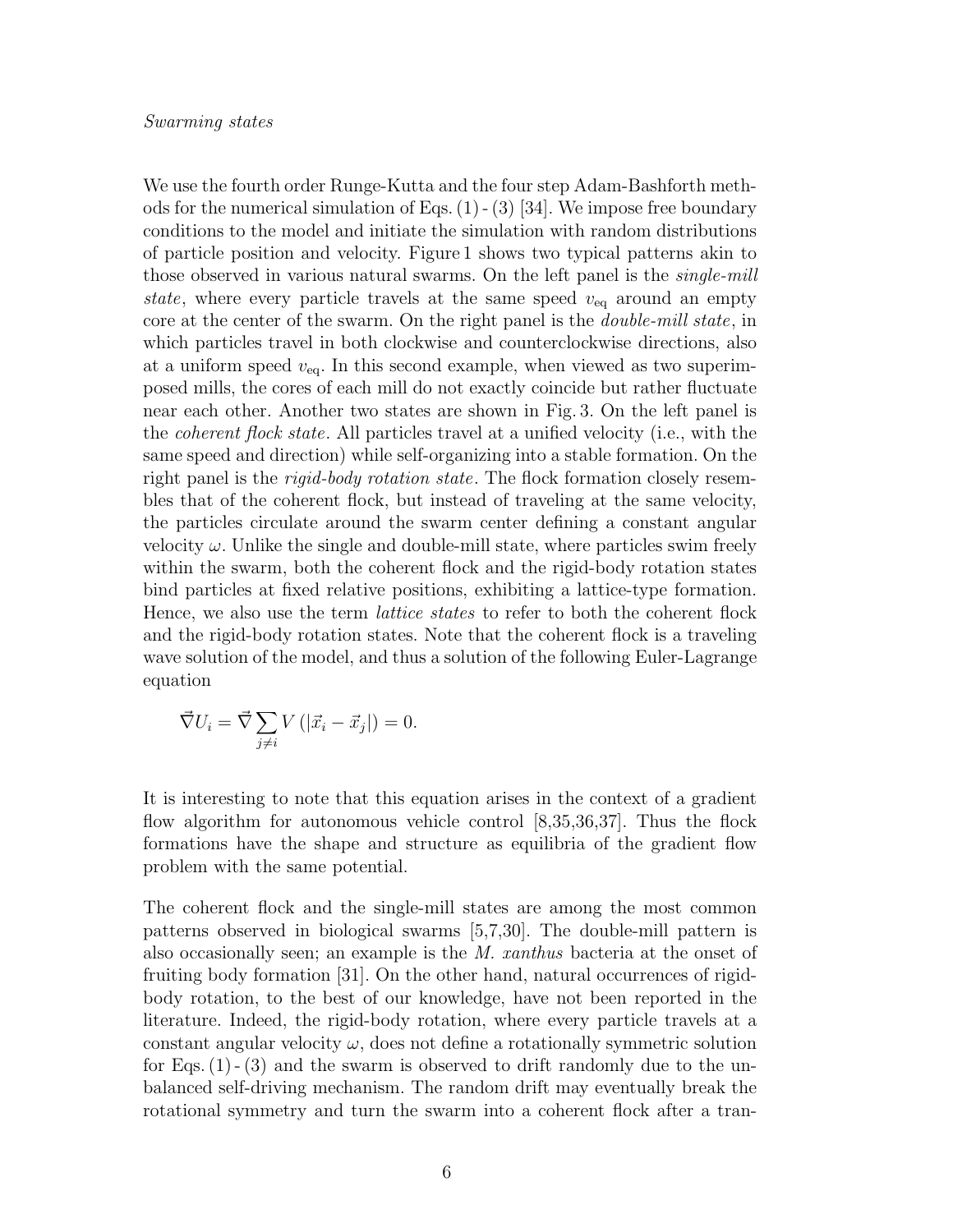

Fig. 3. Left: The coherent flock state. Right: The rigid-body rotation state.

sient period. Thus, we speculate that this pattern may only be a meta-stable or a transient state. In addition to the above aggregation states, the particles may simply escape from the collective potential field, and no aggregation is observed. We name it the dispersed state.

Using numerical simulations, we find that the H-stable swarms undergo a different state transition process from that of the non-H-stable swarms. For both H-stable and catastrophic interactions, the lattice states, as shown in Fig. 3, emerge for low values of  $\alpha$ , and thus, of low  $v_{eq}$ . In this case, the confining interaction potential is stronger than the kinetic energy of individual particles and tends to bind the particles at specific "crystal" lattice sites. Most initial conditions lead to the coherent flock state while some occasions result in the rigid-body rotation state. The state transition of H-stable swarms is simpler. As  $\alpha$  increases, the particles eventually gain enough kinetic energy to dissolve the aggregation.

The state transition of catastrophic swarms is characterized by more behavioral stages. Starting from the lattice states and upon increasing  $\alpha$ , the particles gain more kinetic energy from the environment to reach  $v_{eq}$  and are able to break away from the crystal lattice sites. However, unlike H-stable swarms, the interaction potential in the catastrophic regime is still strong enough to aggregate medium-speed particles within a swarm. In this regime, core-free mill states emerge, as shown in Fig. 1. Since all particles travel at a non-zero uniform speed, the centripetal force provided by the collective interaction potential is not strong enough to sustain such particles too close to the rotational center. As a result, the mill core is a particle-free region. At moderate  $\alpha$ , a single mill state emerges. At slightly higher  $\alpha$ , we observe both single mills and double mills as possible states. In the latter case, the interaction potential gradually loses its effectiveness to unify the clockwise (CW) and counterclock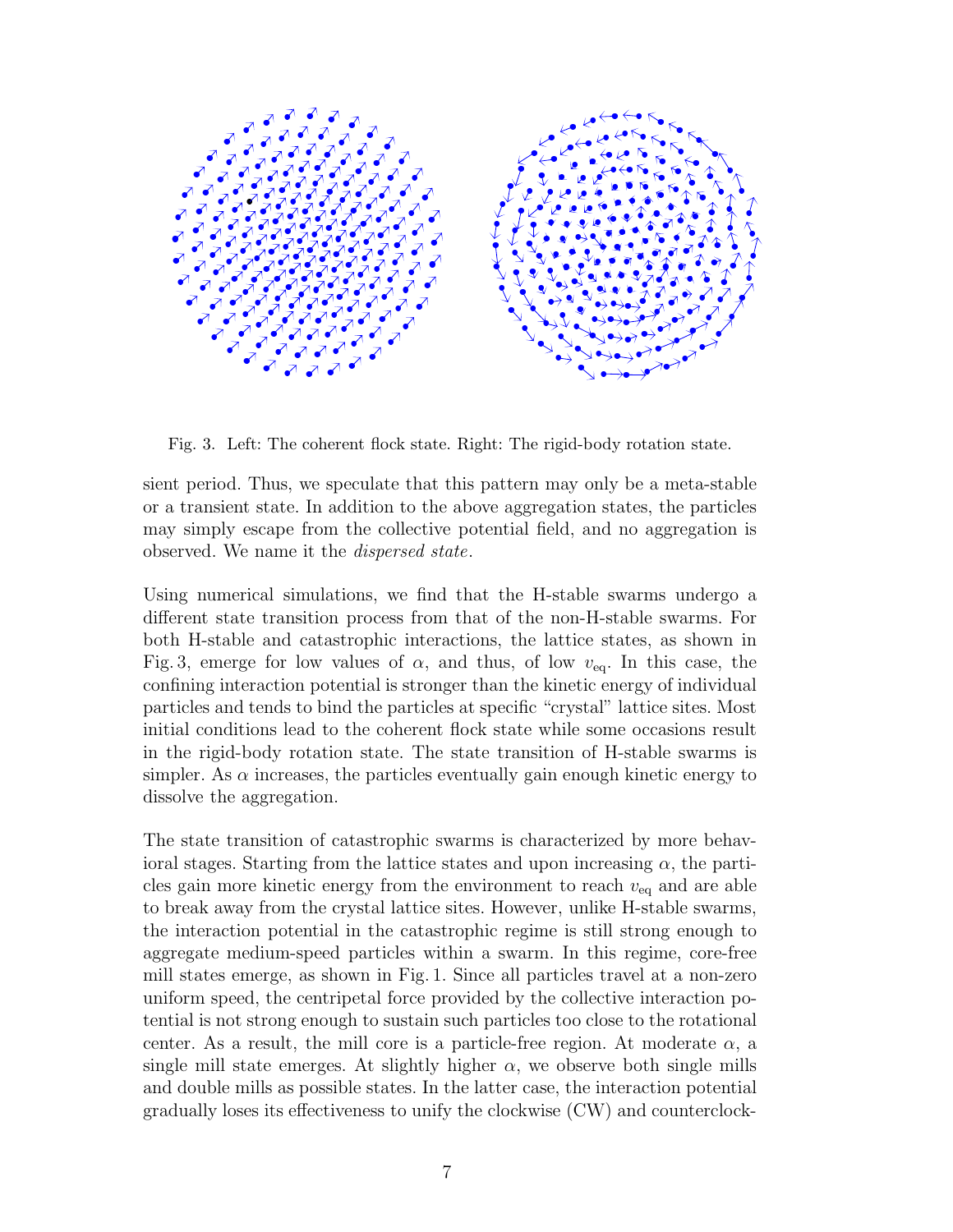wise (CCW) rotational directions; particles traveling in the opposite direction with respect to the majority tend to not change their direction of motion, and double mills can emerge. The transition from single to double mill is a gradual process. Figure 4 shows the number of particles in each rotational direction for various values of  $\alpha$ . In the single-mill regime, particles traveling at one direction are quickly assimilated into the other (Fig. 4, top). Upon increasing  $\alpha$ , the particles no longer settle into a unified rotational direction (Fig. 4, middle), and for large enough  $\alpha$ , approximately the same number of particles travel in each of the CW and CCW directions (Fig. 4, bottom). The presence of either a velocity alignment rule or a hard-core repulsive interaction will destroy this double-mill state. The latter case is because hard-cores always provide a system with H-stability. Thus, it is clear that for sufficiently many particles, the double mills will ultimately break apart. Notwithstanding, it appears that the double mills are especially sensitive to hard-cores and, even for small cores and moderate  $N$ , we have not observed these structures. As for the coherent flock state, it still remains a possibility in this regime where the mill states occur. However, the basin of attraction is greatly reduced, and only very polarized initial conditions can lead to the coherent flock formation. As  $\alpha$  increases beyond the double-mill regime, particle kinetic energy eventually becomes high enough to break up the swarm. This is the dispersed state, and no aggregation can be found.

Upon fixing the other parameters, the threshold between the aggregation and the dispersed states is described by a critical escape value of  $\alpha$ , denoted by  $\alpha_{\rm esc}$ . Figure 5 shows  $\alpha_{\rm esc}$  of an H-stable swarm versus a catastrophic one, in which single-mill states are generated and  $\alpha$  is increased until the dispersed regime is attained. For the H-stable case,  $\alpha_{\rm esc}$  does not vary significantly with respect to the total particle number of the swarm, denoted by  $N$ , due to the fact that the nearest neighbor distance  $(\delta_{\text{NND}})$  does not change as N increases. As a result, the binding potential energy of the interaction force acting over each particle is independent of N. On the other hand,  $\alpha_{\rm esc}$  of the catastrophic swarm varies linearly with respect to N. From our numerical simulations, we observe that the outer and the inner radii of the catastrophic swarm remain approximately fixed with respect to N while  $\alpha \lesssim \alpha_{\rm esc}$ . Based on this observation, we can derive a semi-empirical formula to estimate the value of  $\alpha_{\rm esc}$  by assuming that particles are uniformly distributed in a doughnut shape domain. By balancing the centripetal and the interaction forces, we obtain

$$
\frac{m\alpha_{\rm esc}}{2\beta} = \frac{N}{2\pi \left(R_{\rm out}^2 - R_{\rm in}^2\right)} \int\limits_{R_{\rm in}}^{R_{\rm out}} V\left(|\vec{r} - R_{\rm out}\hat{x}|\right) d\vec{r},\tag{7}
$$

where  $R_{\rm in}$  and  $R_{\rm out}$  denote the inner and the outer radii of the single mill, respectively, and  $\hat{x}$  is an arbitrary unit vector. This estimate predicts that  $\alpha_{\rm esc}$ should scale linearly with  $N$ , which is clearly illustrated in Fig. 5, where we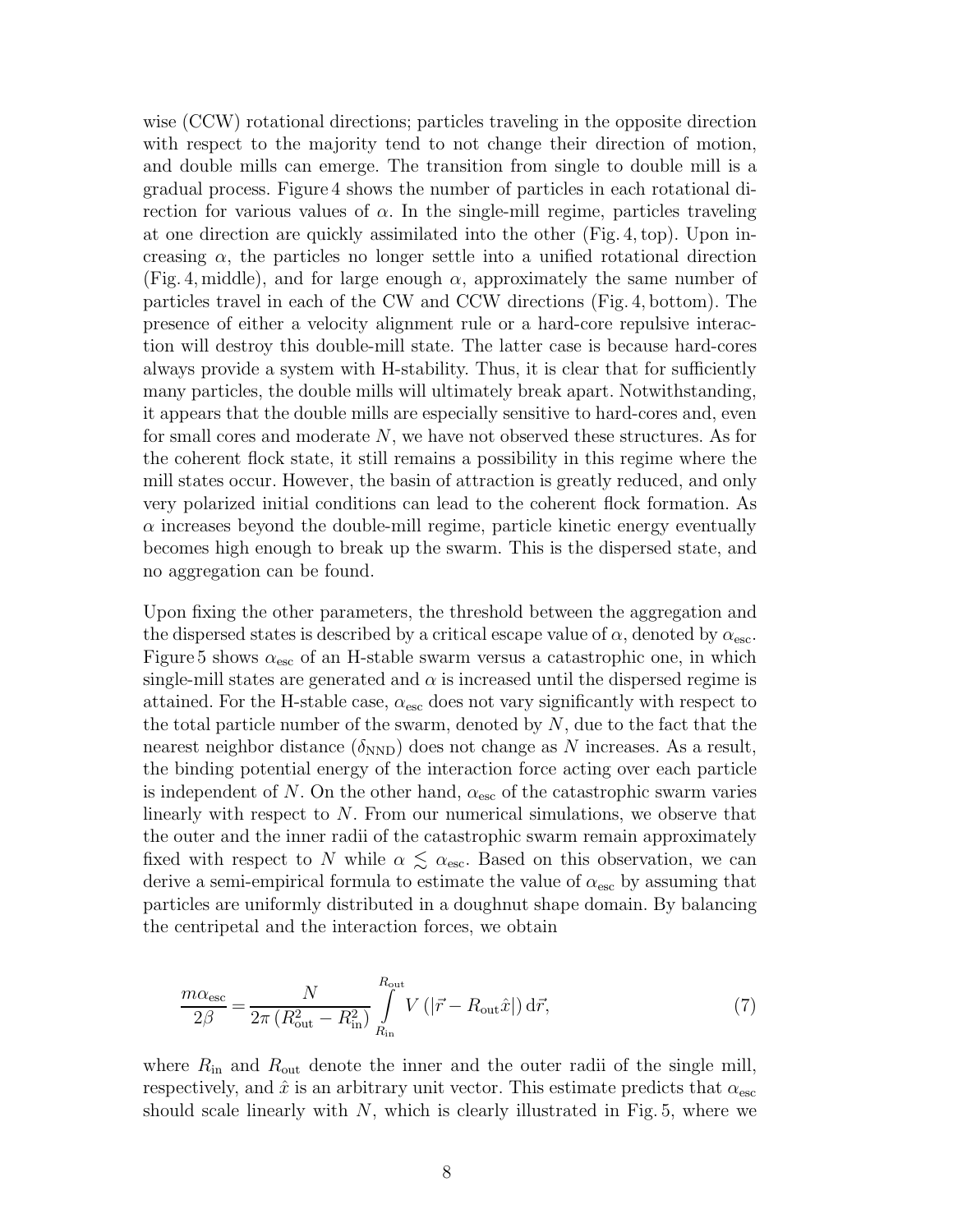

Fig. 4. Time variation of the numbers of particles rotating in different directions: The triangles represent the number of CCW particles while the circles are of CW ones. (Top)  $\alpha = 1.5$ . (Middle)  $\alpha = 4.0$ . (Lower)  $\alpha = 6.0$ . The fixed parameters are  $\beta = 0.5, C_a = 0.5, C_r = 1.0, \ell_a = 2.0, \ell_r = 0.5, \text{ and } N = 500.$  All parameters here and throughout the paper are in arbitrary units.

use the numerically simulated  $R_{\text{out}} = 5.2$  and  $R_{\text{in}} = 1.2$  for a quantitative comparison.

## State transitions of H-stable and catastrophic swarms

In order to quantitatively determine whether the swarm is in a coherent flock state or a single-mill state, Couzin et al. have proposed two measures [16]: the polarity, P, and the (normalized) angular momentum, M, defined as follows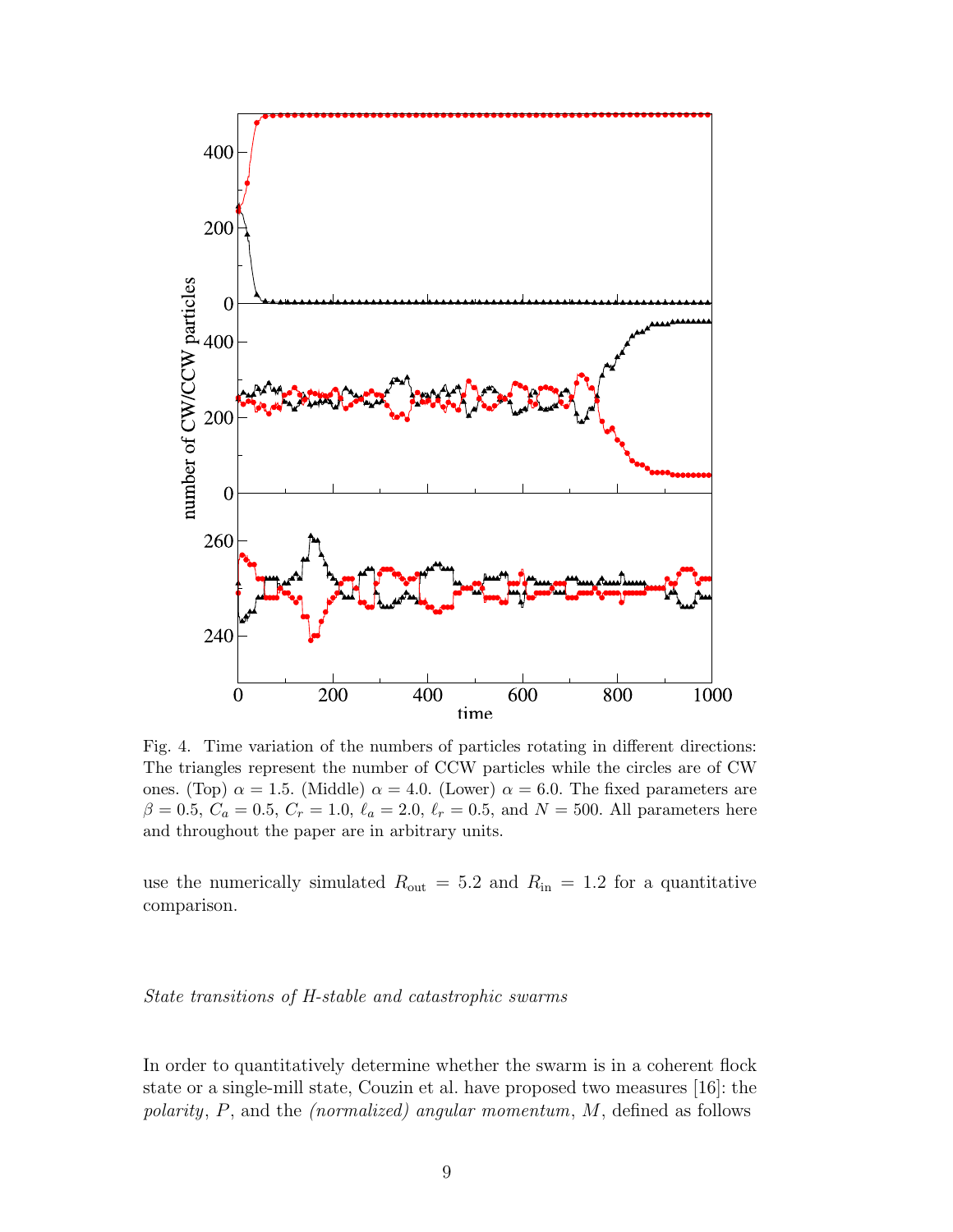

Fig. 5.  $\alpha_{\rm esc}$  versus the total number of particles in an H-stable swarm ( $\beta = 0.5$ ,  $C_a = 0.5, C_r = 1.0, \ell_a = 2.0, \ell_r = 1.5,$  dashed line) compared to that of a catastrophic swarm ( $\beta = 0.5, C_a = 0.5, C_r = 1.0, \ell_a = 2.0, \ell_r = 0.5,$  dotted line). The solid line is the curve estimated by Eq. (7).

$$
P = \left| \frac{\sum_{i=1}^{N} \vec{v}_i}{\sum_{i=1}^{N} |\vec{v}_i|} \right|,\tag{8}
$$

$$
M = \left| \frac{\sum_{i=1}^{N} \vec{r_i} \times \vec{v_i}}{\sum_{i=1}^{N} |\vec{r_i}| |\vec{v_i}|} \right|,
$$
\n
$$
(9)
$$

where  $\vec{r}_i \equiv \vec{x}_i - \vec{x}_{\text{CM}}$ , and  $\vec{x}_{\text{CM}}$  is the position of the center of mass. A perfect coherent flock results in  $P = 1$  and  $M = 0$  while a perfect single-mill pattern results in  $M = 1$  and  $P = 0$ . In order to distinguish the double-mill pattern, we propose an additional measure by modifying the normalized angular momentum

$$
M_{\rm abs} = \left| \frac{\sum_{i=1}^{N} |\vec{r_i} \times \vec{v_i}|}{\sum_{i=1}^{N} |\vec{r_i}| |\vec{v_i}|} \right|.
$$
 (10)

If a double-mill pattern has perfectly equal numbers of particles going at each direction with the centers of mass of both directions exactly overlap,  $M_{\text{abs}} = 1$ and  $M = 0$ ; both M and  $M_{\text{abs}}$  equal to 1 for a single mill.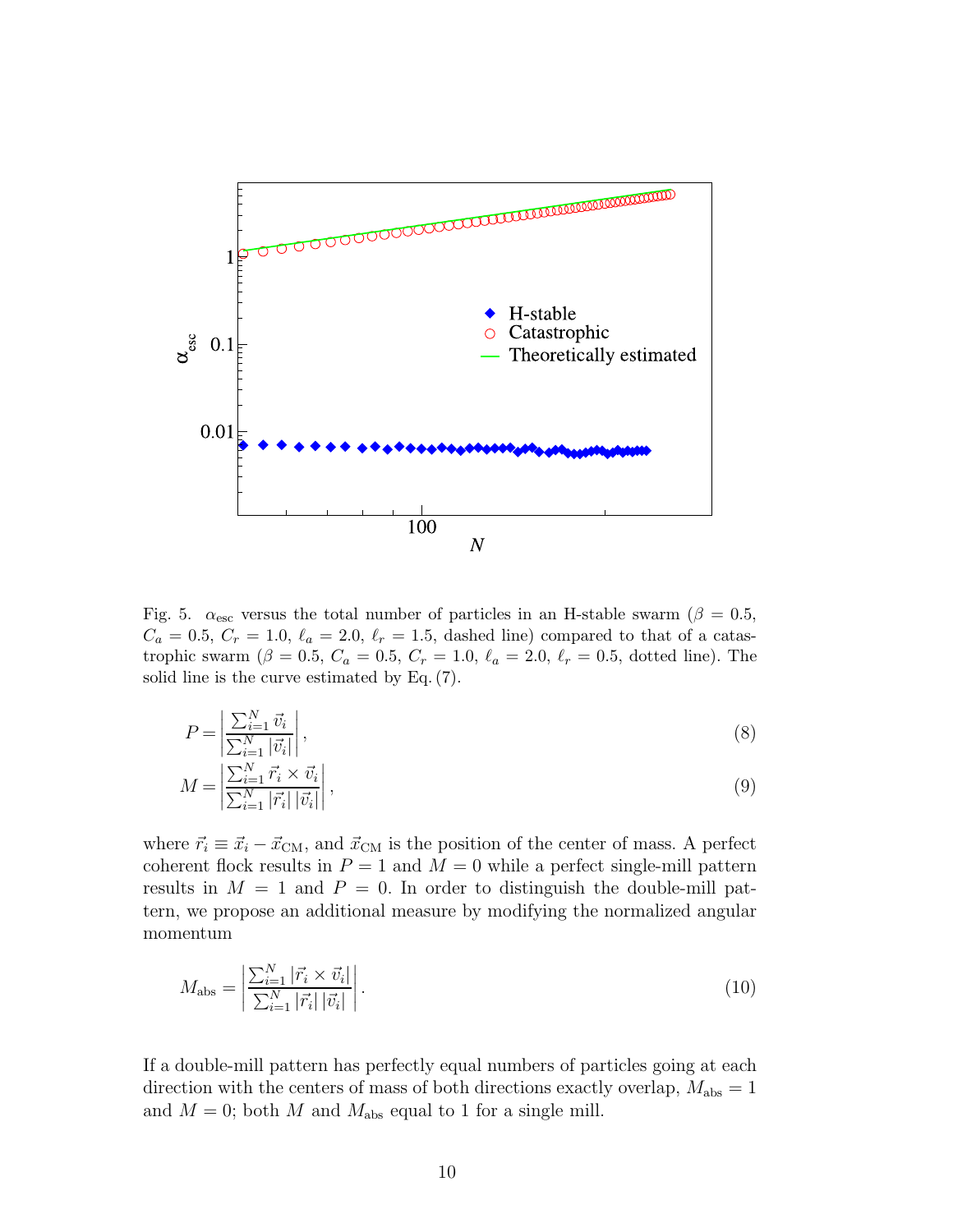

Fig. 6. Emergence of a rotating single-mill structure from a rigid-body rotation in the catastrophic regime. The left panel shows the ensemble averaged tangential velocity,  $\langle v (r) \rangle_{\text{tang}}$ , of particles at a distance r from the center of mass. Each  $\langle v\left(r\right)\rangle_{\rm tang}$  figure corresponds to the swarm structure of different values of  $\alpha$  on the right panel: from top to bottom are  $\alpha = 0.003, \alpha = 0.03, \alpha = 0.1,$  and  $\alpha = 0.5$ . The other parameters are  $\beta = 0.5$ ,  $C_a = 0.5$ ,  $C_r = 1.0$ ,  $\ell_a = 2.0$ ,  $\ell_r = 0.5$ , and  $N = 500$ .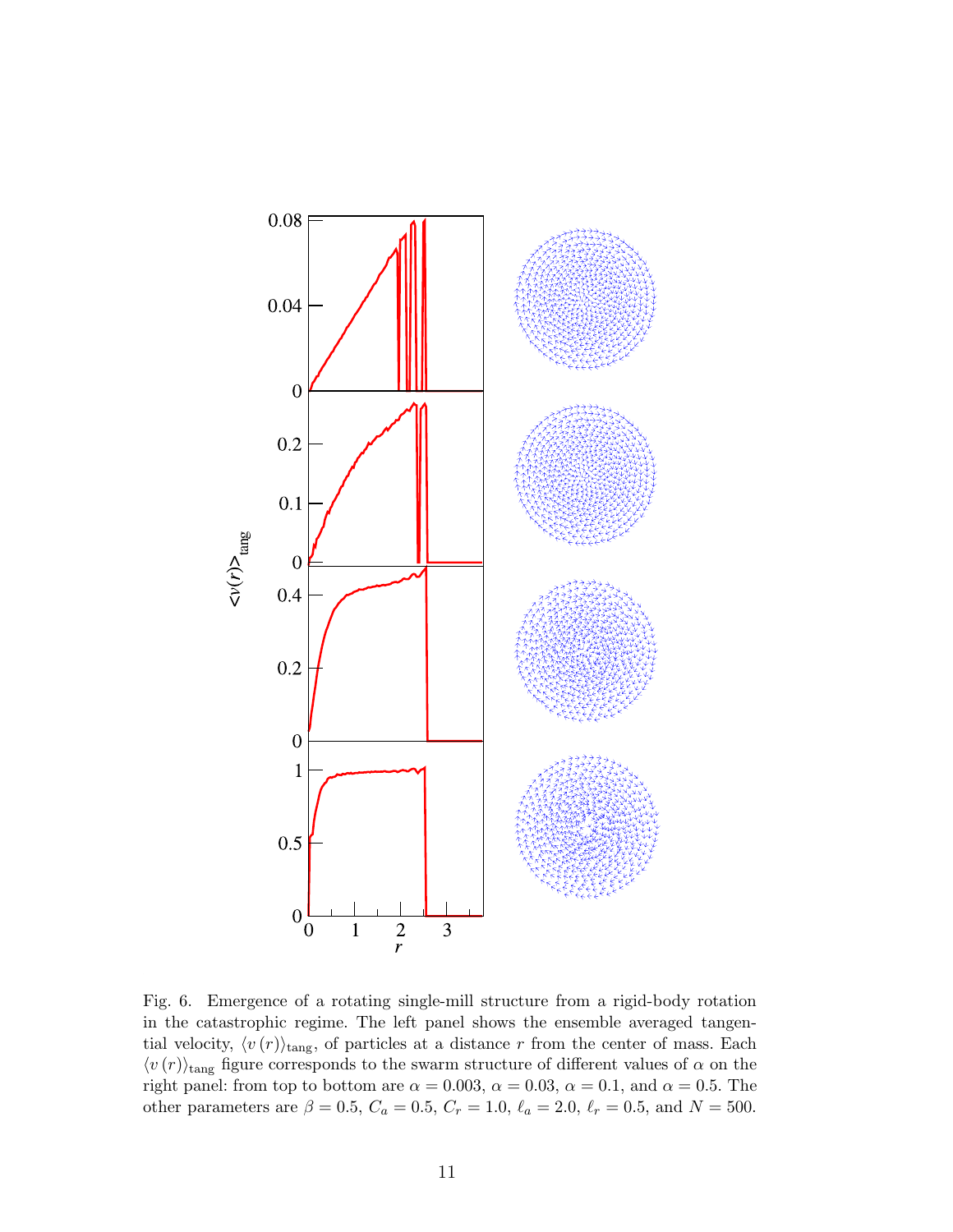Although the presence of the coherent flock that yields  $P \simeq 1$  allows us to use P to quantify the transition from lattice to single-mill state, the co-existing rigid-body rotation state, for which  $P \simeq 0$ , introduces spurious events. Since the rigid body state has a much smaller basin of attraction than the coherent flock, one choice is discarding all rigid-body rotation events and selecting only the coherent flock ones. However, the boundary between a rigid body rotation and a single mill is ambiguous, as shown in Fig. 6, where a rigid-body rotation transforms to a single mill by increasing  $\alpha$ . Since a constant tangential speed indicates a milling formation, and a constant angular velocity (i.e., a linear tangential speed against  $r$ ) characterizes a rigid-body rotation, we can see from the figure that two states are mixed during the transition: the outer part of the swarm begins to exhibit the milling phenomena while the inner part still remains a rigid body. Indeed, the collective interaction potential is stronger in the inner part of the swarm, and particles need a higher kinetic energy injection from the self-driving terms to escape the binding potential. Since the lattice formation of the rigid-body rotation has an ordered particle distribution, and the milling formation exhibits more disordered distribution, we propose an *ordering factor* of period  $Q$  to quantitatively distinguish these two states

$$
O_{(Q)} \equiv \frac{1}{N\mu} \left| \sum_{i=1}^{N} \sum_{j}^{\mu} \cos\left(Q \cdot \phi_{j,j+1}^{(i)}\right) \right|,
$$
\n(11)

where  $\phi_{j,j+1}^{(i)}$  is the angle between  $\vec{x}_{i,j}$  and  $\vec{x}_{i,j+1}$  with  $\vec{x}_{i,j}$  defined as  $\vec{x}_j - \vec{x}_i$ . The summation index  $j$  here represents the  $j$ -th nearest neighbor of particle  $i$ , and  $\mu$  denotes the number of neighbors that are taken into consideration for each particle. We also define  $\vec{x}_{i,\mu+1} \equiv \vec{x}_{i,1}$  to simplify the formula. If all  $\phi_{j,j}^{(i)}$  $_{j,j+1}$ are distributed at  $2\pi k/Q$  where  $k < Q$  is a positive integer,  $O_{(Q)} = 1$ , and the particles are distributed on a lattice of period Q. On the other hand, if the distribution is completely random, cancellation occurs in the summation of cosines, and  $O_{(Q)} \simeq 0$  for all Q. The number of nearest neighbors of each particle i can be arbitrarily chosen for  $\mu \geq 2$ . However, note that  $\mu$  cannot be too large; otherwise, second layer neighbors may be counted, which results in an incorrect Q. For the sake of definiteness, we choose  $\mu = 3$ . In order to avoid incorrect estimations due to the dispersed state, we also impose that a particle pair must be separated by a distance no larger than  $2\ell_a$  for the particles to qualify as neighbors. Figure 7(b) shows the distribution of  $\phi_{i,i}^{(i)}$  $_{j,j+1}$ collected for all i and j on a rigid-body formation. Peaks are observed at  $k\pi/3$  $(1 \leq k \leq 5)$ , indicating that the formation is a hexagonal lattice. Figure 7(c) shows  $O_{(Q)}$  versus Q for the same rigid-body formation. As expected for a hexagonal lattice, the curve peaks at  $Q = 6$ . Therefore,  $O_{(6)}$  can be used to explore the transition from a hexagonal lattice to a non-lattice mill state.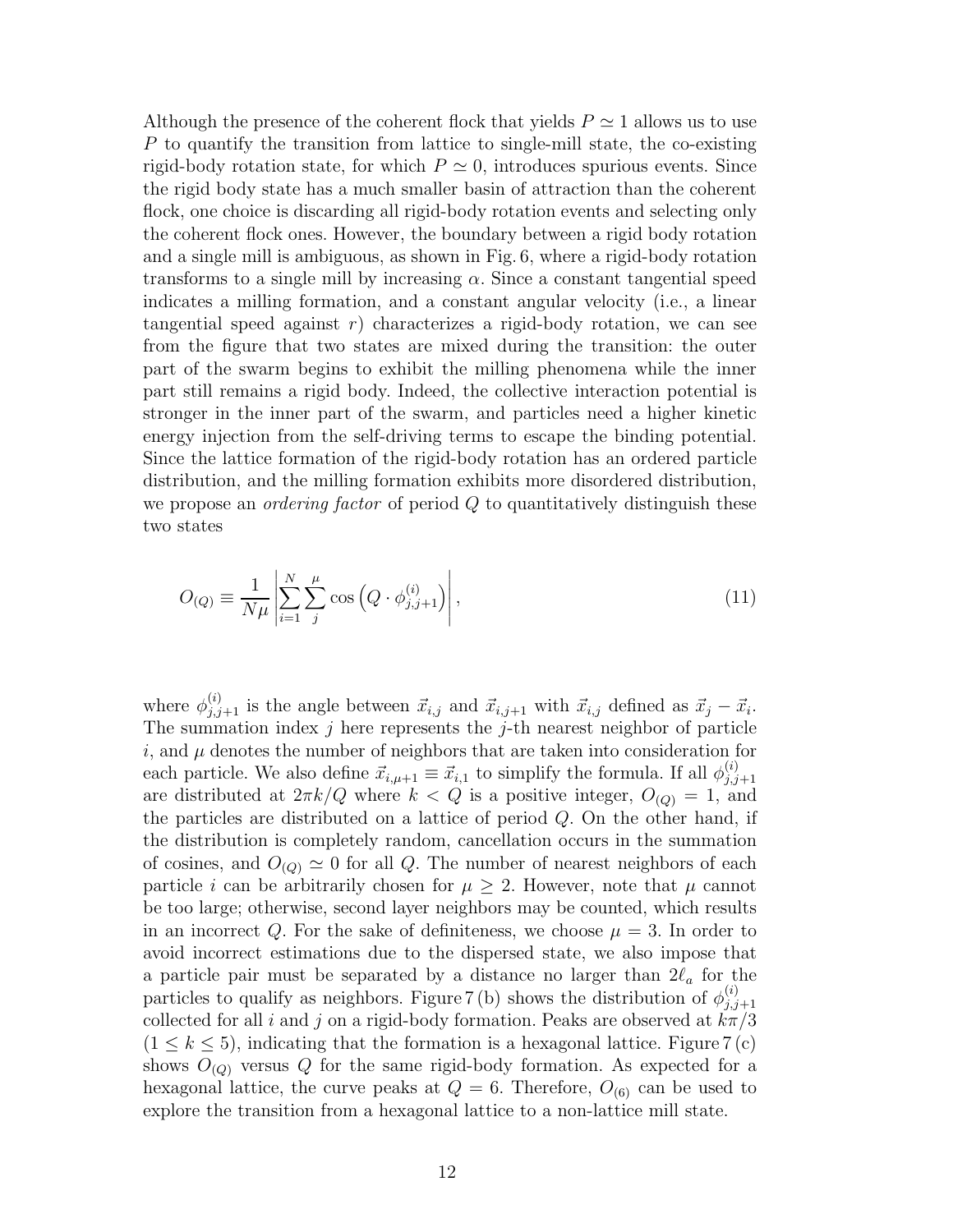

Fig. 7. (a) The ordering factor of period 6 versus  $\alpha$  and an illustration showing the definition of  $\phi_{j,j+1}^{(i)}$ . The triangles are data points of the catastrophic case while the squares represent the H-stable case. The parameters other than  $\alpha$  for both cases are the same as those in Fig. 5 with  $N = 200$ . (b) The distribution of  $\phi_{j,j+1}^{(i)}$  for all  $i$  and  $j$ . (c) Comparison of the ordering factors of different periods  $Q$ .

Using the quantities defined in Eqs.  $(8) - (11)$ , different swarming states can be classified. Dramatic changes in  $P$ ,  $M$ ,  $M<sub>abs</sub>$ , and  $O<sub>(Q)</sub>$  are observed upon modifying specific parameters in the model and indicate a change in the swarming state. Figure 7 (a) shows the transition from lattice to single-mill states for catastrophic swarms as  $O_{(6)}$  gradually decreases with respect to increasing  $\alpha$ . Also shown in the figure are the same quantities for an H-stable swarm; note that as  $\alpha$  increases,  $O_{(6)}$  suddenly drops to zero, corresponding to the sudden dissolution of the hexagonal lattice structure into a dispersed state. The larger value of  $O_{(6)}$  in the H-stable swarm indicates a more regular hexagonal lattice formation.

For higher values of  $\alpha$ , we further consider P, M, and  $M_{\text{abs}}$  to differentiate the coherent state and the two mill states. Additionally, in order to distinguish the dispersed state from the rest, we calculate the aggregation fraction,  $f_{\text{agg}}$ , defined as the fraction of the N initial particles that aggregate as a swarm. In Fig. 8, we show how H-stable swarms differ from catastrophic ones during the transition between states. Figure  $8(a)$  shows that the H-stable swarm is a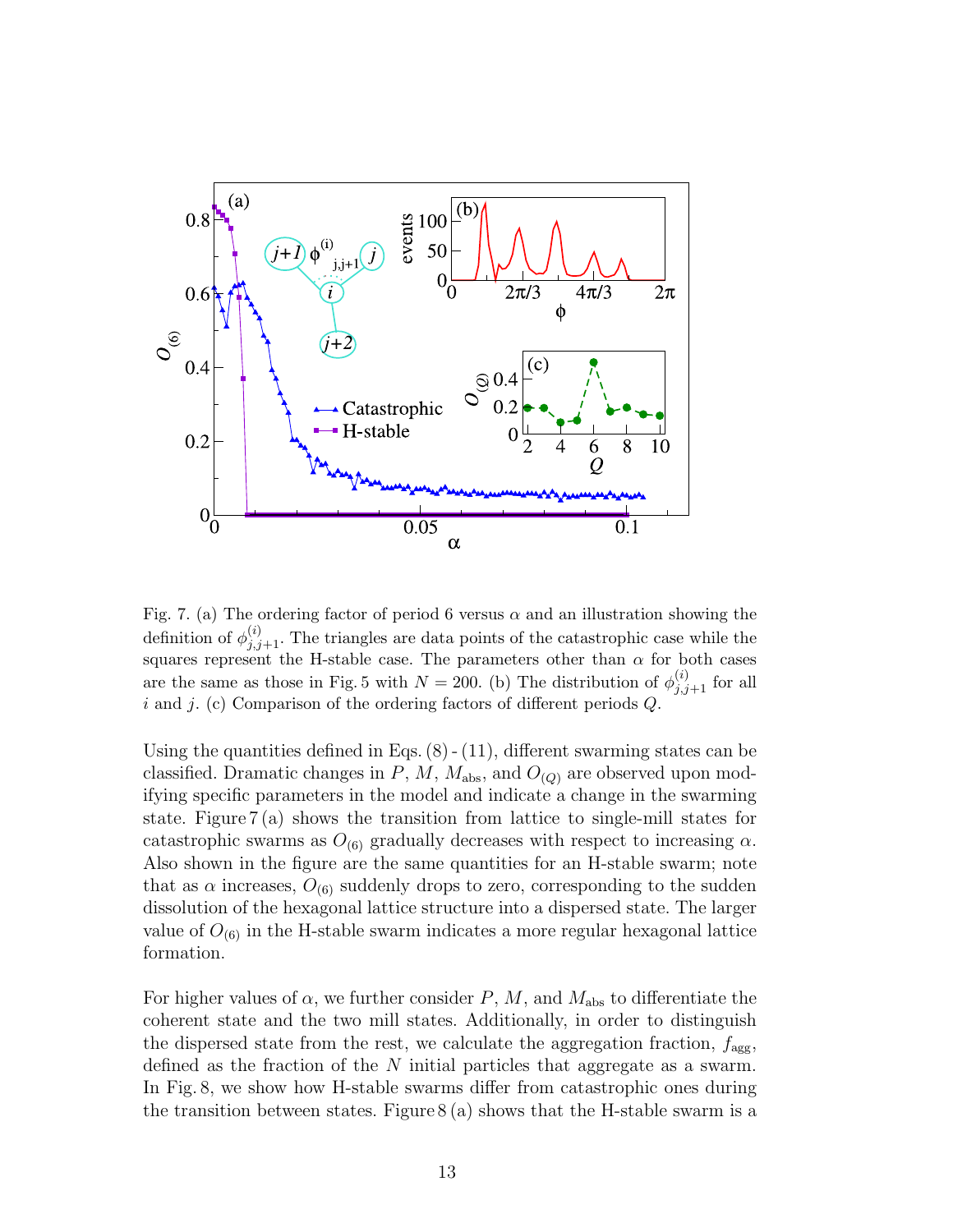

Fig. 8. The state transition diagram of (a) an H-stable swarm and (b) a catastrophic swarm. The fixed parameters are the same as those in Fig. 5 with  $N = 200$ .

coherent flock for small  $\alpha$ , indicated by  $P \simeq 1$ . For increasing  $\alpha$ , the swarm disperses and  $f_{\text{agg}} = 0$ . Note that P remains close to one when  $f_{\text{agg}} \neq 0$ , indicating that the aggregate goes from the coherent lattice state directly to the dispersed one. Figure  $8(b)$  shows the transition of a catastrophic swarm, which displays a full four-stage transition: in the small  $\alpha$  regime, particles arrange as a coherent lattice with  $P \simeq 1$ ; as  $\alpha$  keeps increasing, the single-mill state appears ( $P \simeq 0$  and  $M \simeq 1$ ), followed by the double-mill state ( $M_{\text{abs}} \simeq 1$ and  $M \simeq 0$ ) until the dispersed state  $(f_{\text{agg}} = 0)$  is reached.

Drawing an analogy from the state transition of swarming patterns to the phase transition of materials, the lattice states can be regarded as "solid" since interparticle distances are kept constant. The milling state allows particles to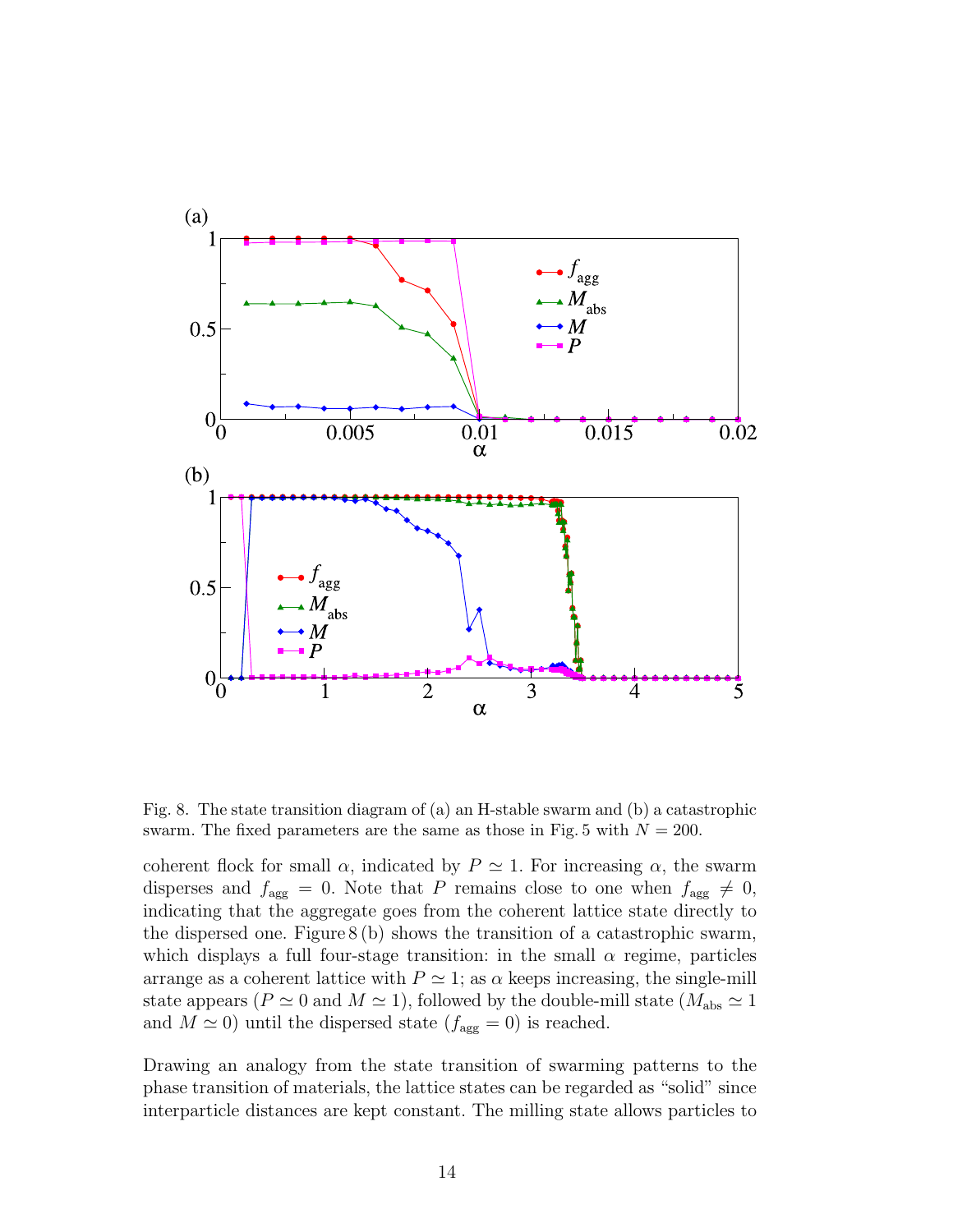"swim" within a finite volume without being bound to a fixed lattice site; thus, it can be regarded as "liquid". Finally, in the dispersed state, particles escape, similarly to a "gas". Upon increasing  $\alpha$ , a catastrophic swarm undergoes the solid–liquid and liquid–gas transitions, which resemble the processes of melting and vaporization. On the other hand, an H-stable swarm goes from the solid state directly to the gas one, which is more similar to sublimation.

Consistently with granular media models [38], we may define a "temperature" analog using the variation of the individual particle velocity among the flock:  $T_{\rm s} \equiv \langle (\vec{v} - \langle \vec{v} \rangle)^2 \rangle$ . Note that  $\langle \vec{v} \rangle$  is the velocity of the center of mass, and thus,  $T_s \simeq 0$  for the coherent flock pattern, while  $T_s \simeq \alpha/\beta$  for the steady mill states. The swarming patterns change from one state to another by varying  $T_{\mathrm{s}}.$ 

While different aggregation morphologies can be studied using the individualbased model, the large number of degrees of freedom involved pose a difficulty for analyzing the dynamics of large N systems. In the following section, we therefore develop and investigate a continuum model consistent with the microscopic description of Eqs.  $(1)$  -  $(3)$ .

# 3 Continuum model

The continuum approach is widely adopted for modeling swarming systems, especially on the ecological scale where massive movements of populations are considered [2,3,22,23,25,26]. It is also more suitable for theoretical analysis especially in large  $N$  limit. Due to the lack of connections between individual rules and continuum "fluxes", most continuum models in the literature are constructed on the basis of heuristic arguments. Attempts have been made to bridge the gap. For example in Ref. [39], a continuum kinematic onedimensional advection-diffusion model is derived based on a biased random walk process of a set of Poisson-distributed particles. This work is extended to higher dimensions and to more general kinematic rules in Ref. [40,41]. However, our model is based on dynamic rules and the corresponding continuum limit is much more difficult to rigorously justify. In Ref. [14], a continuum model is derived from a class of dynamic individual-based descriptions by using a Fokker-Planck approach. In order for the flux term to be amenable to analytic investigations, the Fokker-Planck equations have to be closed under several assumptions, but these assumptions, such as that the preferred velocity which particles tend to reach is small with respect to noise terms, are not applicable to our model.

In this paper, we derive a continuum model by explicitly calculating the ensemble average the model of Eqs.  $(1)$  -  $(2)$  using a probability distribution func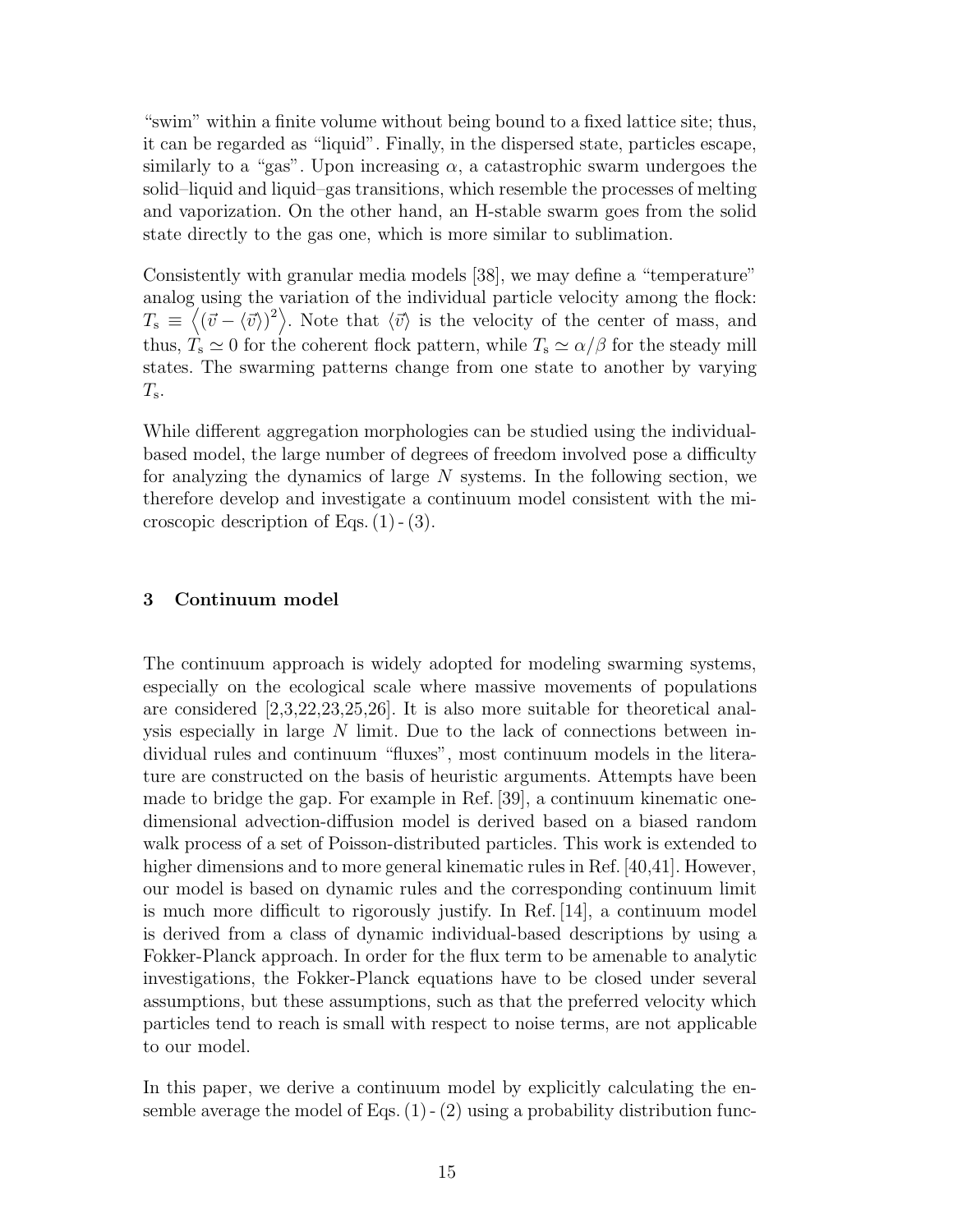tion. This classical procedure is described in Ref. [27] where continuum hydrodynamics equations are derived starting from a microscopic collection of N particles. Let

$$
f = f(\vec{x}_1, \vec{x}_2, \dots, \vec{x}_N; \vec{p}_1, \vec{p}_2, \dots, \vec{p}_N; t)
$$
\n(12)

be the probability distribution function on the phase space, defined by position and momentum  $(\vec{x}_i, \vec{p}_i), 1 \leq i \leq N$ , at time t. The mass density  $\rho(\vec{x}, t)$ , the ensemble velocity field  $\vec{u}(\vec{x}, t)$ , and the continuum interaction force  $\vec{F}_V(\vec{x}, t)$ can be defined as

$$
\rho\left(\vec{x},t\right) = m \sum_{i=1}^{N} \langle \delta\left(\vec{x}_i - \vec{x}\right); f \rangle,\tag{13}
$$

$$
\vec{u}\left(\vec{x},t\right) = \frac{\vec{p}\left(\vec{x},t\right)}{\rho\left(\vec{x},t\right)} = \frac{\sum_{i=1}^{N} \langle \vec{p}_i \delta\left(\vec{x}_i - \vec{x}\right); f \rangle}{\rho\left(\vec{x},t\right)},\tag{14}
$$

$$
\vec{F}_V\left(\vec{x},t\right) = \sum_{i=1}^N \left\langle -\vec{\nabla}_{\vec{x}_i} U\left(\vec{x}_i\right) \delta\left(\vec{x}_i - \vec{x}\right); f \right\rangle. \tag{15}
$$

We consider the case of identical masses,  $m_i \equiv m$ . The function  $\delta(\vec{x})$  is the Dirac delta function, and  $U(\vec{x}_i)$  the collective interaction potential acting on particle i. Using the generalized Liouville theorem that incorporates the deformation of phase space due to the non-Hamiltonian nature of the system at hand [42], we obtain the continuum equations of motion

$$
\frac{\partial \rho}{\partial t} + \vec{\nabla} \cdot (\rho \vec{u}) = 0,\tag{16}
$$

$$
\frac{\partial}{\partial t} \left( \rho \vec{u} \right) + \vec{\nabla} \cdot \left( \rho \vec{u} \vec{u} \right) + \vec{\nabla} \cdot \hat{\sigma}_{K} = \alpha \rho \vec{u} - 2\beta E_{K} \vec{u} - 2\beta \vec{q}_{K} + 2\beta \vec{u} \cdot \hat{\sigma}_{K} + \vec{F}_{V}.
$$
 (17)

The first is the equation of continuity, and the second is the momentum transport equation. Here,  $E_K = \rho |\vec{u}|^2 / 2$  is the kinetic energy. The terms  $\vec{q}_K(\vec{x}, t)$ and  $\hat{\sigma}_{\text{K}}(\vec{x}, t)$  are mathematically defined as

$$
\vec{q}_{\mathrm{K}}\left(\vec{x},t\right) = \sum_{i=1}^{N} \left\langle \frac{m}{2} \left| \frac{\vec{p}_{i}}{m} - \vec{u} \right|^{2} \left( \frac{\vec{p}_{i}}{m} - \vec{u} \right) \delta\left(\vec{x}_{i} - \vec{x}\right); f \right\rangle,
$$
\n
$$
\hat{\sigma}_{\mathrm{K}}\left(\vec{x},t\right) = \sum_{i=1}^{N} m \left\langle \left(\frac{\vec{p}_{i}}{m} - \vec{u}\right) \left(\frac{\vec{p}_{i}}{m} - \vec{u}\right) \delta\left(\vec{x}_{i} - \vec{x}\right); f \right\rangle,
$$

and represent the energy flux and the stress tensor due to local fluctuations in particle velocities with respect to  $\vec{u}(\vec{x}, t)$ . The derivation of the term  $\vec{\nabla} \cdot \hat{\sigma}_{\text{K}}$  can be found in Ref. [27] while the other terms related to  $\vec{q}_K$  and  $\hat{\sigma}_K$  are derived in Appendix A. By simulating the discrete model, we estimate the magnitude of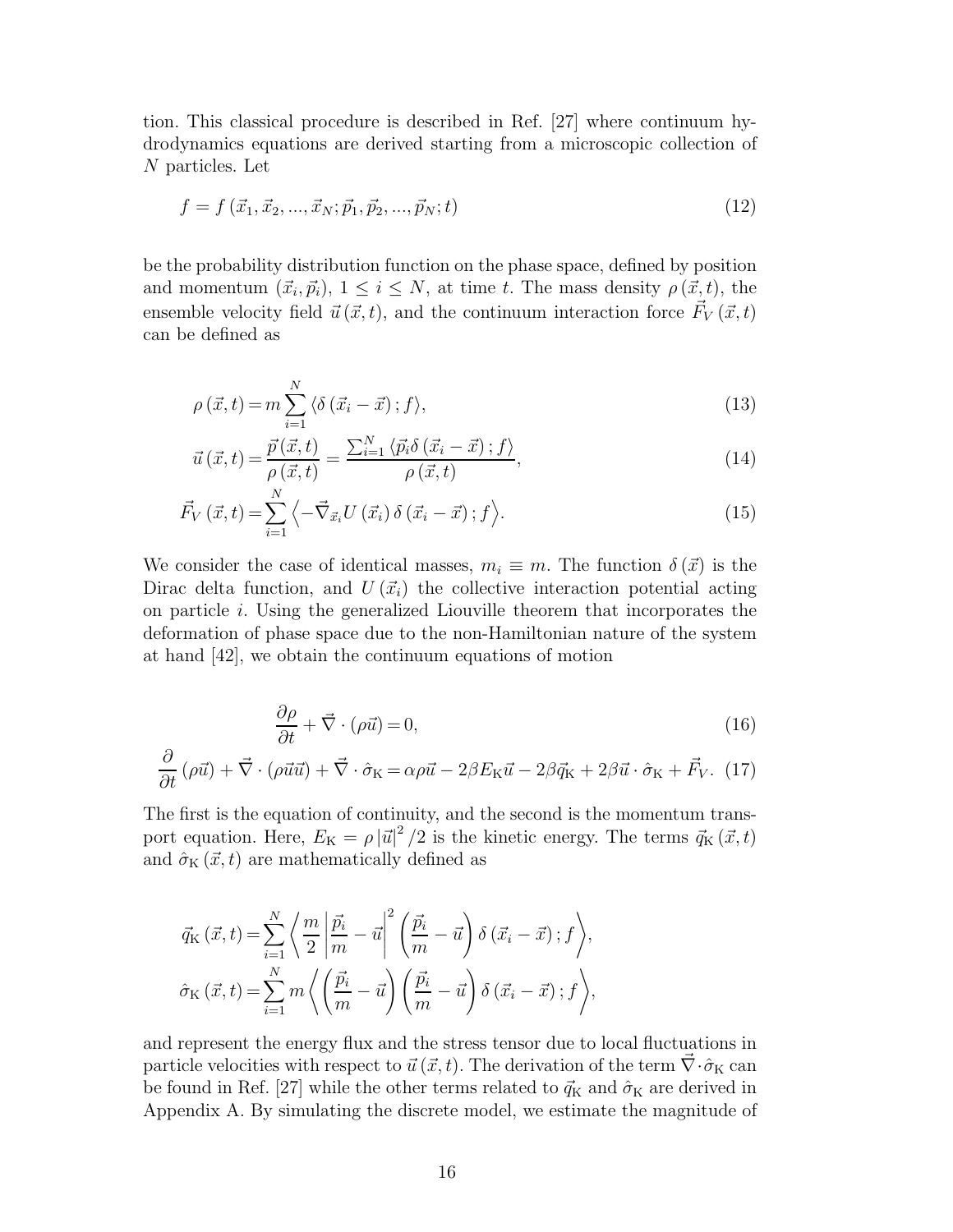$\vec{q}_K$  and  $\hat{\sigma}_K$  and find that both fluctuation terms become negligible with respect to the the other terms on the RHS of Eq. (17) in the lattice, single-mill, and the dispersed states. Thus, neglecting the fluctuation terms, we obtain

$$
\frac{\partial \rho}{\partial t} + \vec{\nabla} \cdot (\rho \vec{u}) = 0,\tag{18}
$$

$$
\frac{\partial}{\partial t} \left( \rho \vec{u} \right) + \vec{\nabla} \cdot \left( \rho \vec{u} \vec{u} \right) = \alpha \rho \vec{u} - 2\beta E_{\rm K} \vec{u} + \vec{F}_{V}.
$$
\n(19)

## Continuum interaction force

In Eq. (19), the continuum interaction force can be obtained by substituting the explicit form of the interaction potential Eq. (3) into Eq. (15)

$$
\vec{F}_V\left(\vec{x},t\right) = \sum_{i=1}^N \sum_{j=1}^N \left\langle -\vec{\nabla}_{\vec{x}_i} V\left(\vec{x}_i - \vec{x}_j\right) \delta\left(\vec{x}_i - \vec{x}\right); f \right\rangle. \tag{20}
$$

Using the fact that an arbitrary function  $F(\vec{x}_j) \ \forall \vec{x}_j \in \mathbb{R}^d$  can be written as

$$
F(\vec{x}_j) = \int_{\mathbb{R}^d} F(\vec{y}) \, \delta(\vec{x}_j - \vec{y}) \mathrm{d}\vec{y},
$$

we can rewrite Eq. (20) as

$$
\vec{F}_V\left(\vec{x},t\right) = \sum_{i=1}^N \sum_{j=1}^N \int_{\mathbb{R}^d} d\vec{y} \left\langle -\vec{\nabla}_{\vec{x}_i} V\left(\vec{x}_i - \vec{y}\right) \delta\left(\vec{x}_i - \vec{x}\right) \delta\left(\vec{x}_j - \vec{y}\right); f \right\rangle
$$
\n
$$
= \int_{\mathbb{R}^d} -\vec{\nabla}_{\vec{x}} V\left(\vec{x} - \vec{y}\right) \sum_{i=1}^N \sum_{j=1}^N \left\langle \delta\left(\vec{x}_j - \vec{y}\right) \delta\left(\vec{x}_i - \vec{x}\right); f \right\rangle d\vec{y}
$$
\n
$$
= \int_{\mathbb{R}^d} -\vec{\nabla}_{\vec{x}} V\left(\vec{x} - \vec{y}\right) \rho^{(2)}\left(\vec{x}, \vec{y}, t\right) d\vec{y}, \tag{21}
$$

where the  $\rho^{(2)}$  is the pair density

$$
\rho^{(2)}(\vec{x},\vec{y},t) \equiv \sum_{i=1}^{N} \sum_{j=1}^{N} \langle \delta(\vec{x}_j - \vec{y}) \delta(\vec{x}_i - \vec{x}) ; f \rangle.
$$

Note that we should take the ensemble average on a scale considerably larger than the spacing between particles. If the particles are quite dispersed, the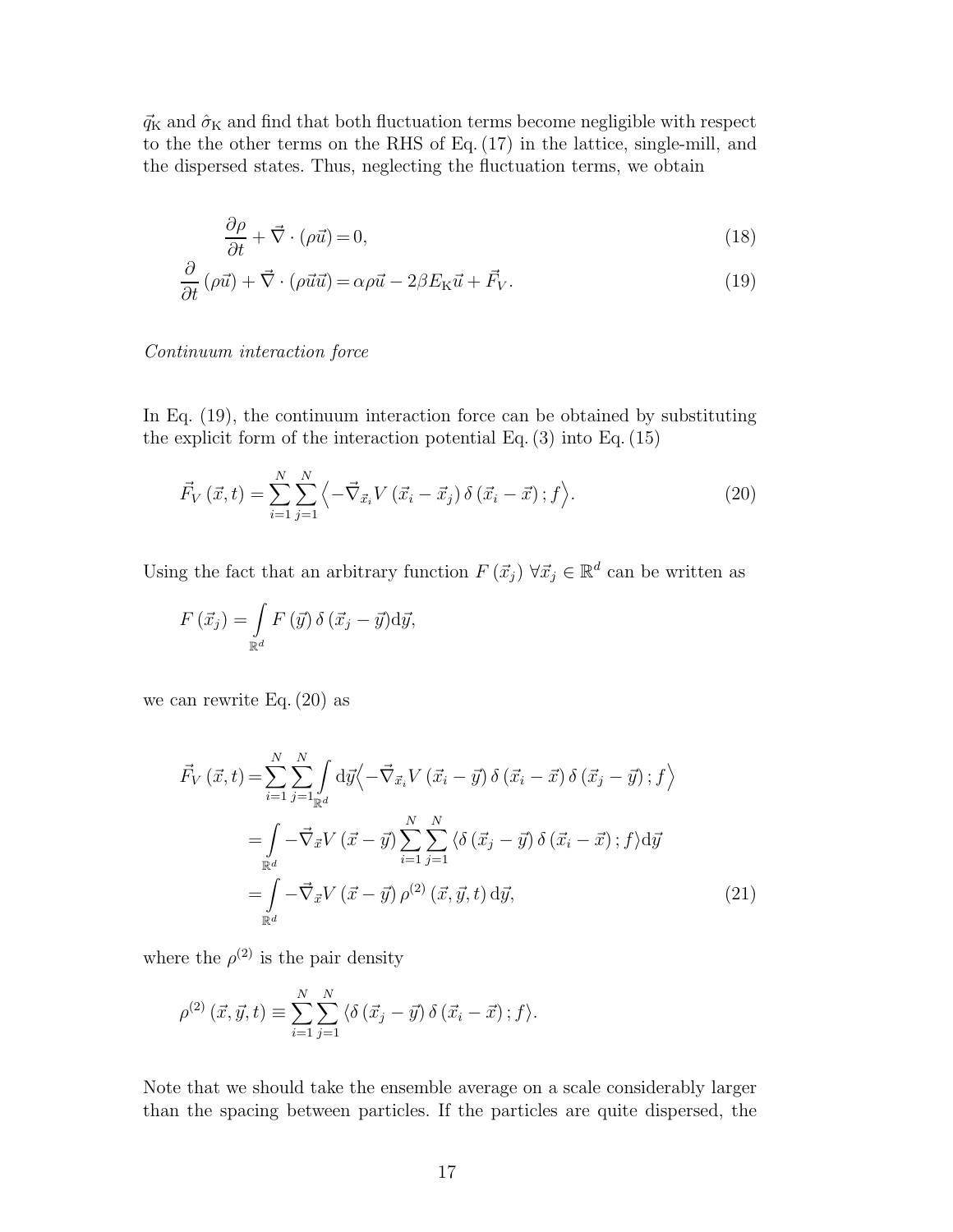suitable scale may be much larger than the characteristic lengths of the interaction force  $(-\nabla V$  in Eq. (21)), rendering it localized. In this case, the continuum approach cannot capture the swarming characteristics occurring on the the interaction scale and fails to describe the individual-based model on such a scale. This is what occurs in the H-stable regime, which we further discuss in Sec. 4.

For identical particles, the pair density can be written as

$$
\rho^{(2)}(\vec{x},\vec{y},t) = \frac{1}{m^2} \rho(\vec{x},t) \,\rho(\vec{y},t) \,g^{(2)}(\vec{x},\vec{y}),
$$

where the correlation function  $g^{(2)}(\vec{x}, \vec{y}) = 1$  when the particles have no intrinsic correlation. Using this assumption,

$$
\rho^{(2)}(\vec{x}, \vec{y}, t) = \frac{1}{m^2} \rho(\vec{x}, t) \rho(\vec{y}, t), \qquad (22)
$$

and

$$
\vec{F}_V\left(\vec{x},t\right) = \int\limits_{\mathbb{R}^d} -\vec{\nabla}_{\vec{x}} V\left(\vec{x}-\vec{y}\right) \frac{1}{m^2} \rho\left(\vec{x},t\right) \rho\left(\vec{y},t\right) \mathrm{d}\vec{y}.\tag{23}
$$

If we further substitute the interaction potential specified in Eq.(3) into the above equation, we get

$$
\vec{F}_V\left(\vec{x},t\right) = -\rho\left(\vec{x},t\right)\vec{\nabla}\int_{\mathbb{R}^d} \left(-\frac{C_a}{m^2}e^{-\frac{|\vec{x}-\vec{y}|}{\ell_a}} + \frac{C_r}{m^2}e^{-\frac{|\vec{x}-\vec{y}|}{\ell_r}}\right)\rho\left(\vec{y},t\right) \mathrm{d}\vec{y}.\tag{24}
$$

Since we assume that all particles have an identical mass, we may choose  $m = 1$ without loss of generality. In this case, Eq. (24) becomes the one proposed in Ref. [15], on heuristic grounds. Using Eq. (18), we may modify Eq. (19) and divide by  $\rho$  on both sides to obtain a more conventional expression

$$
\frac{\partial \rho}{\partial t} + \vec{\nabla} \cdot (\rho \vec{u}) = 0,\tag{25}
$$

$$
\frac{\partial \vec{u}}{\partial t} + \vec{u} \cdot \nabla \vec{u} = \alpha \vec{u} - \beta |\vec{u}|^2 \vec{u} - \frac{1}{m^2} \vec{\nabla} \int_{\mathbb{R}^d} V(\vec{x} - \vec{y}) \rho(\vec{y}, t) \mathrm{d}\vec{y}.
$$
 (26)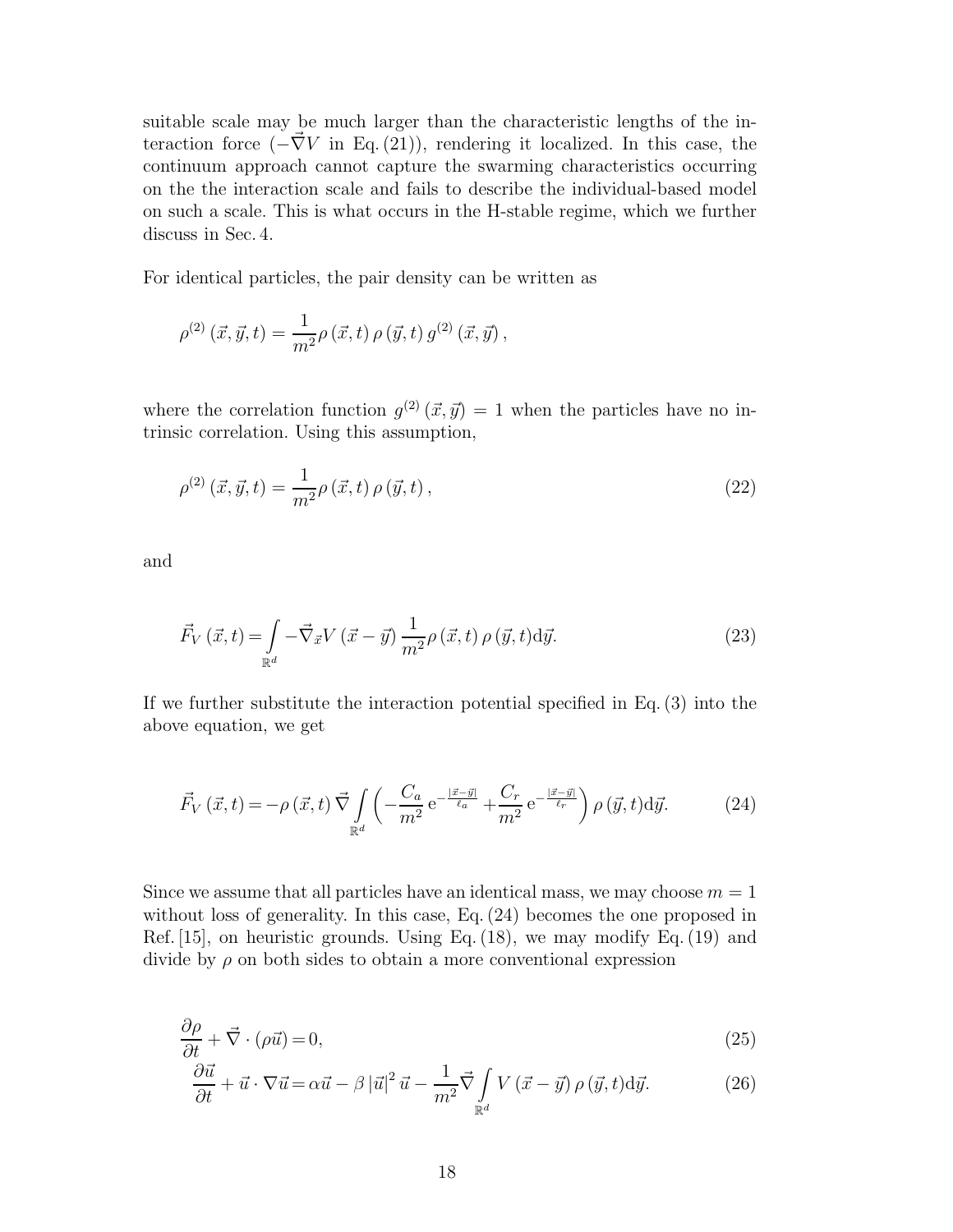#### 4 Comparison to the individual-based model

The time-dependent variations of the density  $\rho(\vec{x},t)$  and of the momentum  $\vec{p}(\vec{x}, t) \equiv \rho(\vec{x}, t) \vec{u}(\vec{x}, t)$  can be obtained through numerical simulations of Eqs. (18) - (19). Here, we use the Lax-Friedrichs method [43] to integrate the partial differential equations. We compare the results of the continuum model to those of the individual-based model of Eqs.  $(1)$  -  $(2)$ . Figure 9 shows the frequently observed single-mill steady state solutions of both models in the catastrophic regime. Both simulations use identical parameter values and the same total mass

$$
m_{\text{tot}} = \int_{\infty} \rho(\vec{x}) \, \mathrm{d}\vec{x} = Nm,
$$

which are listed in the figure caption. In the individual-based model, particles are initially distributed with random velocities and at random positions in a  $2\ell_a \times 2\ell_a$  box. The initial condition of the continuum model is a homogeneous density in a box of the same size with randomized momentum field. While the individual-based model adopts a free boundary condition that allows the particles to move around over the entire space, the continuum model uses an equivalent boundary condition of out-going waves but on a fixed computational domain of  $5\ell_a \times 5\ell_a$  size which is divided into  $256 \times 256$  grid cells. The individual-based simulation uses an adaptive time step size that keeps the increment in position of each step under  $\ell_a/10$  and the increment in velocity under  $C_a/5m$ . The time step size of the continuum simulation is chosen so that the CFL number is 0.98. Figure  $9(a)$  illustrates the averaged density  $\langle \rho \rangle$  as a function of the radial distance from the center of mass. These two profiles are in good agreement despite the density oscillation shown in the individual-based model, reflecting a multiple-ring ordering of the particle distribution. Figures 9 (b) and (c) match the averaged radial and tangential momenta (denoted by  $\langle p \rangle_{\text{rad}}$  and  $\langle p \rangle_{\text{tang}}$  respectively) from the simulations of both models. The negligible radial momenta in Fig. 9 (b) indicate that there is no net inward or outward mass movement, and thus, the density profile along the radial direction is steady. We can divide the momentum by the density to obtain the velocity field. In Fig. 9 (d), we show the averaged tangential velocities,  $\langle v \rangle_{\text{tang}} \equiv \langle p \rangle_{\text{tang}}/\langle \rho \rangle$ , from the simulations of both models; it shows that both the individual-based and the continuum swarms are rotating at the same constant speed, which equals to  $v_{eq}$ .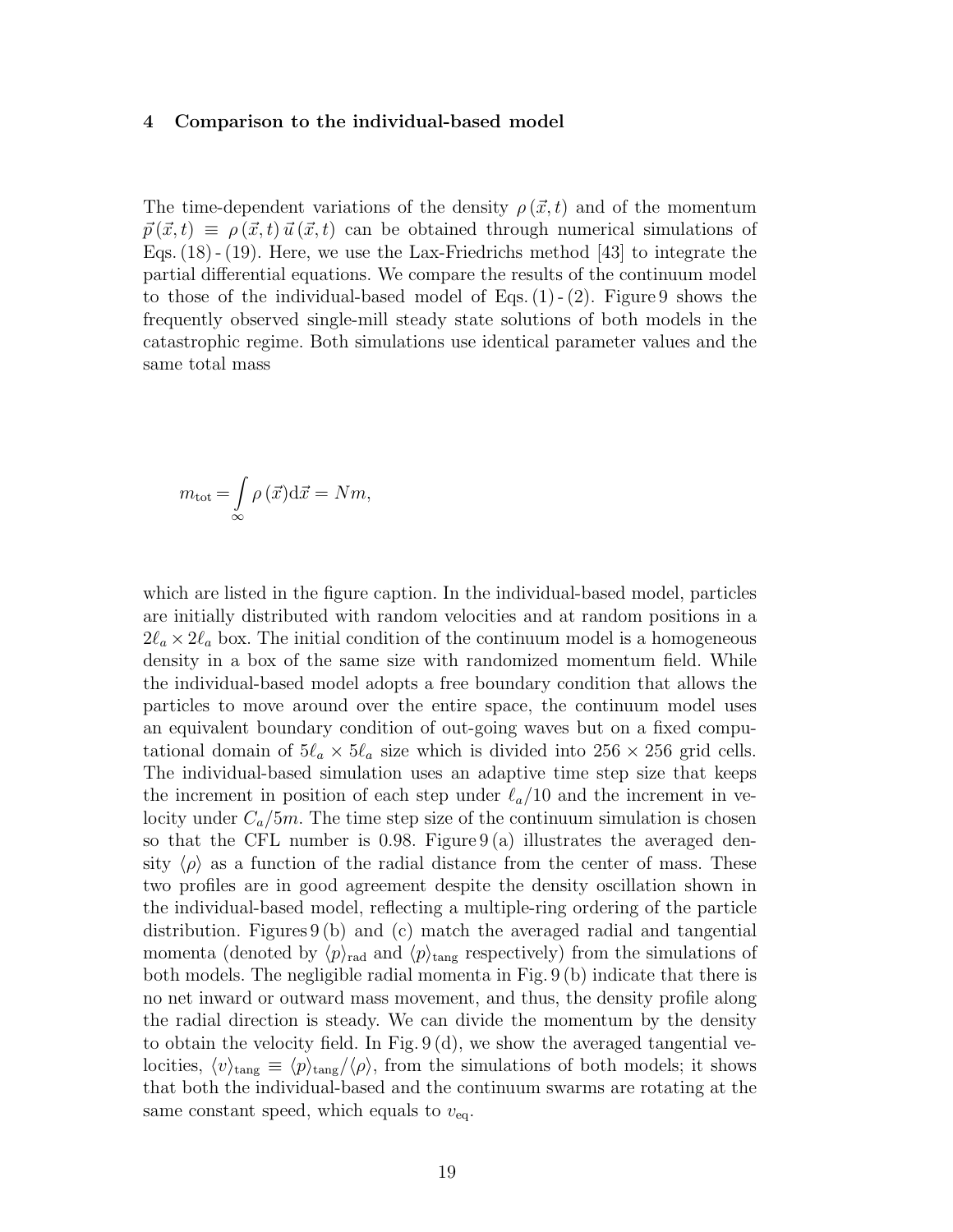

Fig. 9. Comparison of the numerical simulations of the individual-based model and the continuum model: The parameters used in both simulations are  $C_a = 0.5$ ,  $C_r = 1.0, \ell_a = 2.0, \ell_r = 0.5, \alpha = 1.2, \beta = 0.5, \text{ and the total mass } m_{\text{tot}} = 88.$  (a) The averaged density profiles along the radial distance from the center of mass. (b) The averaged radial momentum profiles. (c) The averaged tangential momentum profiles. (d) The averaged tangential velocity profiles.

## Validity of the continuum model

The ensemble average implicit in the continuum approach does not allow for double-milling in the continuum limit because the velocity inside a mesh cell is averaged and unified. Local velocity variations, which contribute to  $\vec{q}_{\mathbf{K}}(\vec{x}, t)$ and  $\hat{\sigma}_{\text{K}}(\vec{x}, t)$  in Eq. (17), are neglected. We calculate the ratio of the speed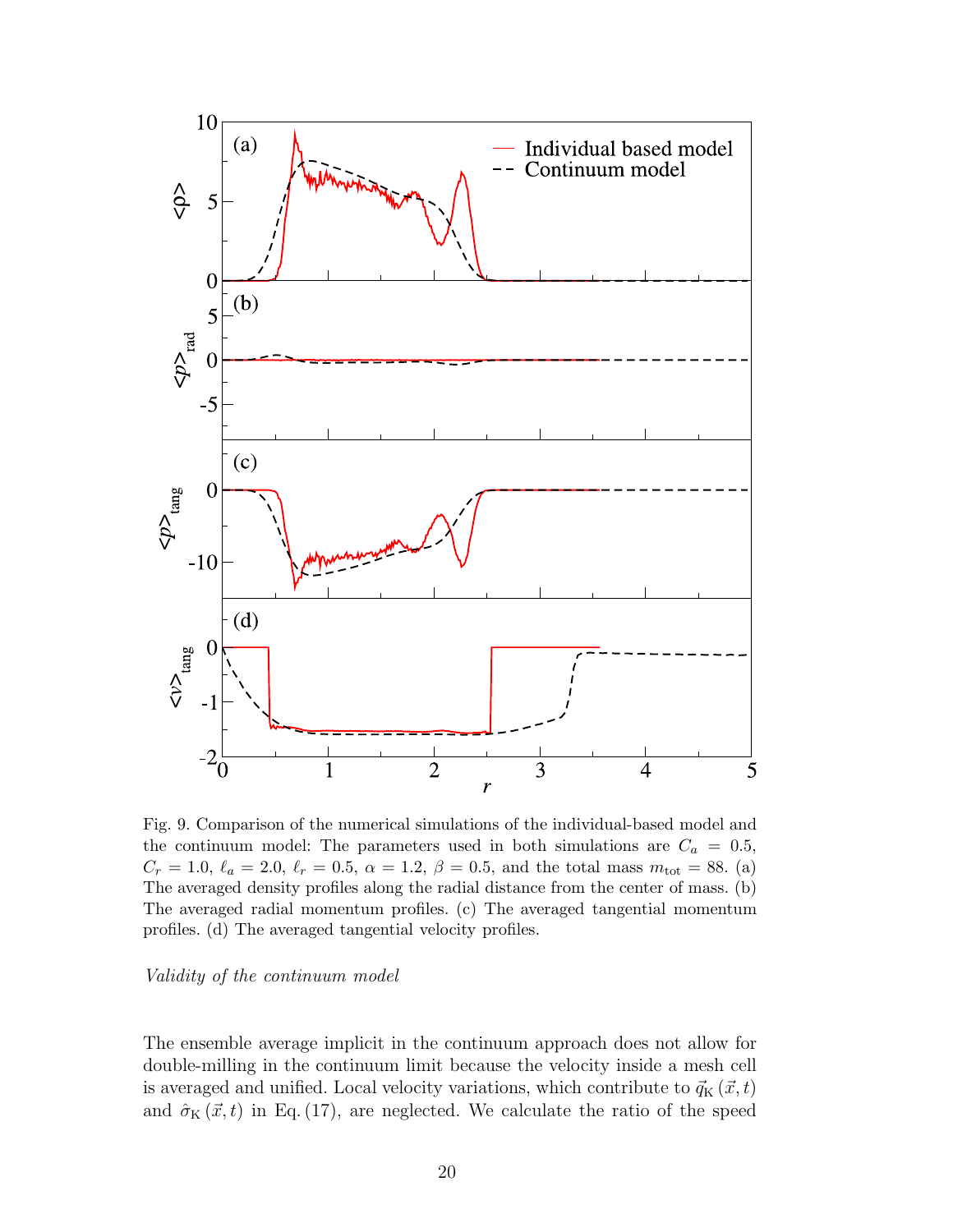

Fig. 10. Relative speed fluctuations  $\Delta_K$  while forming a single mill from random initial conditions. The dashed curve illustrates the normalized angular momentum M in Eq. (9) while the solid curve represents  $\Delta_{\rm K}$ . The parameters of this simulation are  $\alpha = 1.0, \beta = 0.5, C_a = 0.5, C_r = 1.0, \ell_a = 2.0, \ell_r = 0.5, \text{ and } N = 500.$ 

variation to the equilibrium speed,  $\Delta_K \equiv \sqrt{\langle (v - v_{\text{eq}})^2 \rangle / v_{\text{eq}}^2}$ , in order to efficiently estimate the contribution of these local velocity fluctuation terms. Figure 10 shows that  $\Delta_K$  becomes negligible after the swarm has reached the single-mill configuration and  $M \simeq 1$ . However, during the transient time,  $\Delta_K$ is significantly larger, which implies that  $\vec{q}_K (\vec{x}, t)$  and  $\hat{\sigma}_K (\vec{x}, t)$  cannot be neglected during this period. Hence, the continuum model of Eqs. (18) - (19) can be useful in analyzing the stability of the steady state solution but does not capture the dynamics of the swarm settling into this steady state.

While Figure 9 shows good agreement between the steady state solutions of the continuum and the individual-based models in the catastrophic regime, inconsistencies arise as the parameters shift into the H-stable regime. Here, at low particle speeds, the individual-based model results in compactly supported solutions similar to those shown in Fig. 3. Conversely, the corresponding continuum model yields a uniform density distribution spreading over the entire computational domain regardless of domain size. Since a valid continuum model should reflect the large number limit of the individual-based model, we can investigate how the steady state solutions of the individual-based model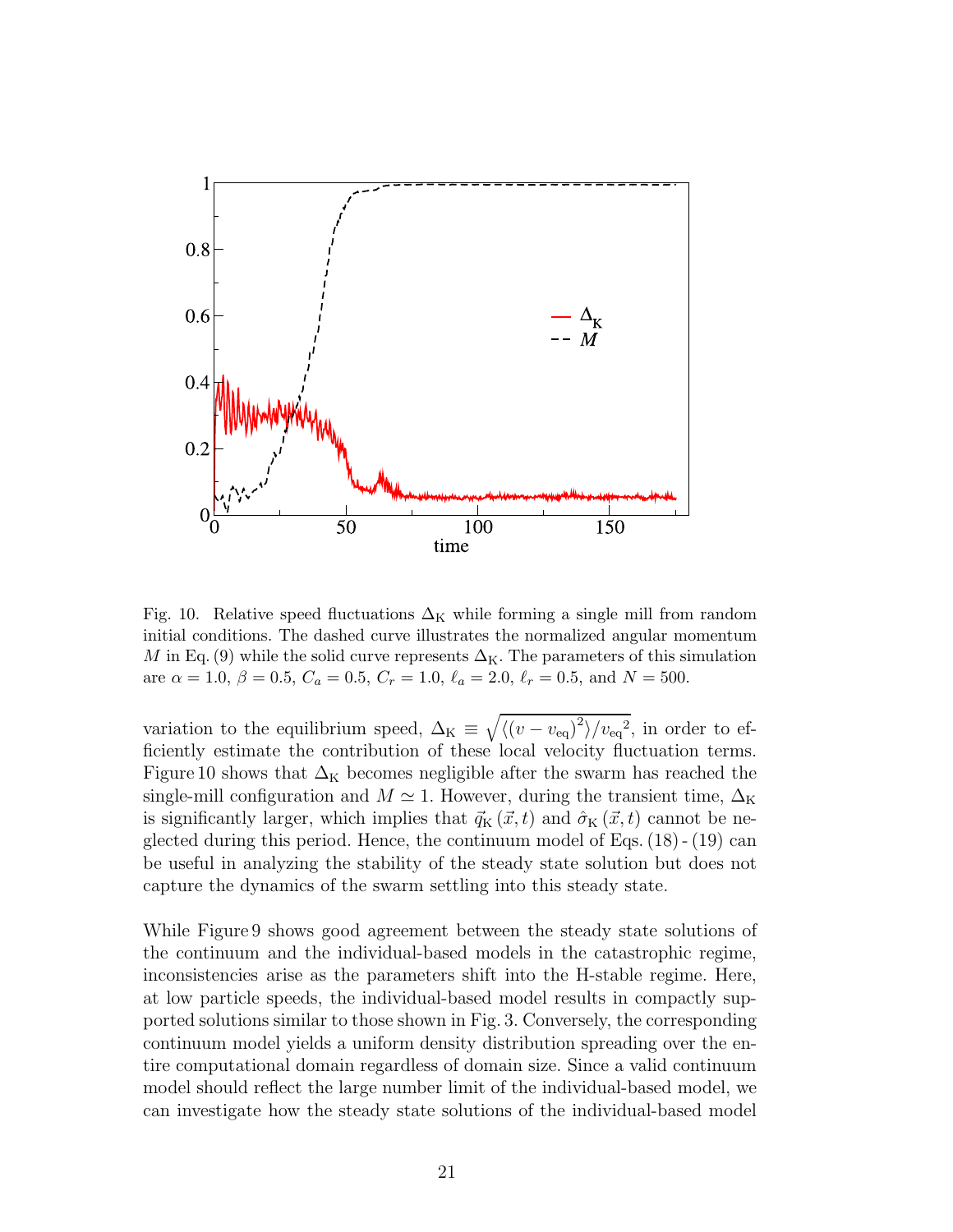

Fig. 11. (a) Flock radius versus number of particles with the total mass fixed at  $m_{\text{tot}} = Nm = 500$ . Solid circles represent the H-stable flock  $(\ell_r = 1.5)$ , fitted by  $R \propto N^{0.41}$ , while the solid diamonds represent the catastrophic flock  $(\ell_r = 1.3)$ , fitted by  $R \propto N^{0.11}$ . The other parameters are  $\alpha = 0$ ,  $\beta = 0.5$ ,  $C_a = 0.5$ ,  $C_r = 1.0$ , and  $\ell_a = 2.0$ . (b) Exponents Z of the power law fitting  $R \propto N^{\overline{Z}}$  for a range of C and  $\ell$ . The dimensionless parameters C and  $\ell$  are changed by varying  $C_r$  and  $\ell_r$ while the other parameters remain the same as above. The color map indicates the power Z, and darker colors represent higher exponents. The solid curve marks the boundary between the H-stable and the catastrophic regions.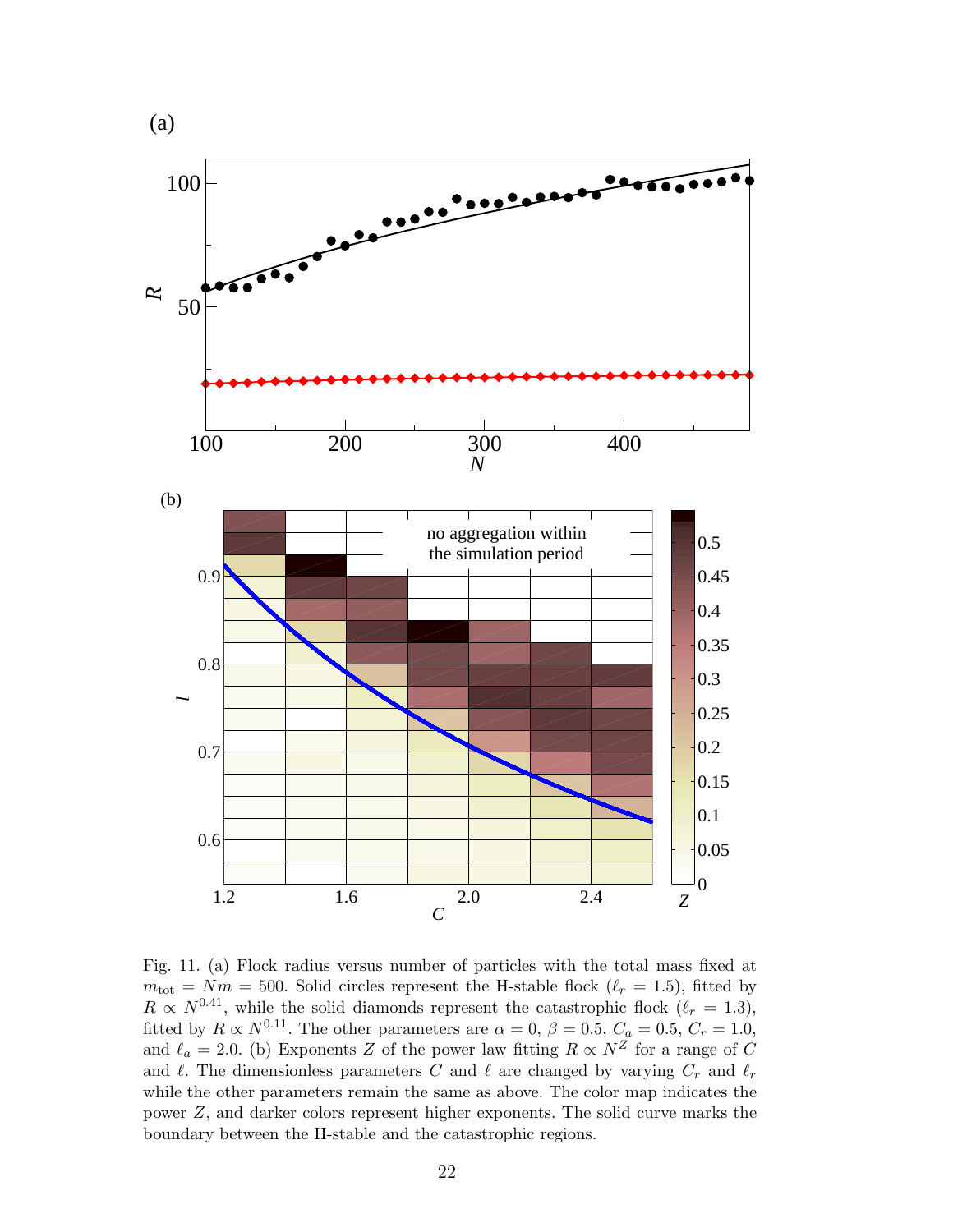evolve by increasing N while keeping all continuum variables and parameters fixed. In particular, we increase  $N$  while keeping the macroscopic parameter  $m_{\text{tot}} = Nm$  fixed. If the individual-based solution has converged to the continuum limit, the solutions should be independent of any microscopic parameter, such as N. In Fig. 11(a), we show the radius R of steady swarms versus N under fixed  $m_{\text{tot}}$  for an H-stable case and for a catastrophic one. The flock size is indeed independent of  $N$  for catastrophic swarms, and the two models yield consistent solutions, as shown in Fig. 9. However, in the H-stable regime, the swarm size increases with  $\sqrt{N}$  in spite of a fixed  $m_{\text{tot}}$ . This suggests that a compactly supported solution does not exist in the large number limit of an H-stable swarm. Figure 11 (b) further illustrates this point by expanding the investigation to a broader parameter space. The H-stability threshold is the solid curve, parting the  $C-\ell$  phase space in Fig. 11 (b). The flock radius R is approximately independent of N for catastrophic swarms, but when the parameters C and  $\ell$  cross over to the H-stable regime, R scales as  $N^Z$  with  $Z \simeq 1/2$ . As  $N \to \infty$ , H-stable swarms tend to occupy the entire space.

The cue to the inconsistency between the solutions of the two models in the H-stable regime lies in the derivation of the continuum model. As previously mentioned, the macroscopic variables are obtained as ensemble averages over a large number of microscopic ones. In the catastrophic regime,  $\delta_{\rm NND} \ll \ell_a, \ell_r$ in large N limit, as shown in Fig. 11. Hence, as  $N \to \infty$ , the particle distribution converges to a continuum density on a scale comparable to the interaction length. On the other hand, for an H-stable swarm,  $\delta_{\rm NND}$  stays non-negligible with respect to the characteristic length of the interaction. Hence, Eq. (21) does not hold on a scale comparable to the interaction length, and as a result, Eq. (23) is not a valid description of the continuum force on such a scale in the H-stable regime. This is also verified in Fig. 12. In Fig.  $12(a)$ , we define significant neighbors of a particle as neighbors that exhibit a "significant interaction". The quantitative definition is illustrated by the graph on the upper-right corner, in which the pairwise interaction potential  $V(r)$  is plotted versus the inter-particle distance  $r$ , and the potential well depth is denoted by  $V_{\text{min}}$ . We define a distance  $r_s$  so that  $V(x) > sV_{\text{min}}$  if  $x > x_s$ , where  $0 \le s \le 1$ is a ratio. Then, the number of significant neighbors of each particle is the number of neighbors at a distance x for which  $x \leq x_s$ . In Fig. 12(a), we count the averaged number of significant neighbors of a particle, denoted by  $n_s$ , for  $s = 0.5$  and  $s = 0.1$ . In the H-stable regime,  $n<sub>s</sub>$  is very low and remains steady; it rises rapidly when the parameter crosses over into the catastrophic regime. The results suggest that the H-stable swarms are locally too sparse for Eq. (21) (and thus, Eq. (23)) to remain valid. Furthermore, we can use ensemble averages to approximate the collective interaction potentials in the two models. If the continuum limit properly describe the individual-based description, these two potential energies should converge as N increases. Let us define  $U_{\text{Eu}}$  as the continuum ensemble average interaction potential in the Eulerian frame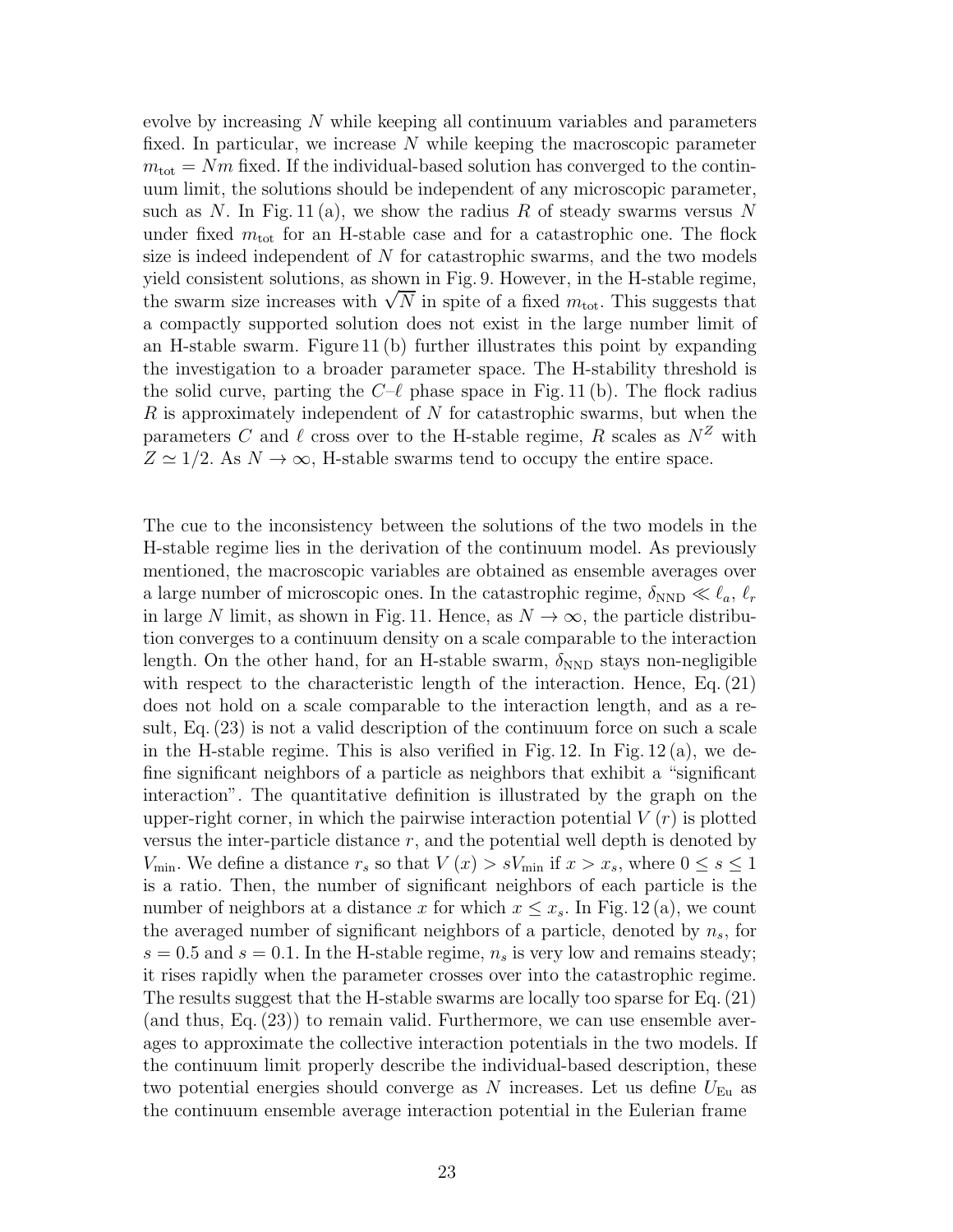$$
U_{\text{Eu}}\left(\vec{x}\right) \equiv \frac{1}{m^2} \int\limits_{\mathbb{R}^d} V\left(\vec{x} - \vec{y}\right) \rho\left(\vec{x}\right) \rho\left(\vec{y}\right) \text{d}\vec{y}.
$$

Here  $\rho(\vec{x})$  is approximated by the ensemble average of the individual particles during the simulation. We also define  $U_{\text{La}}$  as the average collective potential calculated in the Lagrangian frame,  $U_{\text{La}}(\vec{x}) \equiv \langle U(\vec{x}_i) \rangle_{\vec{x}_i=\vec{x}}$ , where  $U(\vec{x}_i)$  is defined in Eq. (3) of the individual-based model. Since the rigid-body rotation and the single-mill state have rotational symmetry with respect to  $\vec{x}_{\text{CM}}$ , we evaluate  $U_{\text{Eu}}$  and  $U_{\text{La}}$  after such states are reached and at position  $\vec{x}$  such that  $|\vec{x} - \vec{x}_{\text{CM}}| = R/2$ , where R is the swarm radius. In Fig. 12(b),  $U_{\text{Eu}}$  and  $U_{\text{La}}$ are shown to converge in the catastrophic regime and diverge in the H-stable one. In Fig. 12 (c), we investigate whether the difference between these two averaged potentials,  $\Delta U \equiv U_{Eu} - U_{La}$ , vanishes with increasing N. Figure 12(c) shows that  $\Delta U$  indeed tends to zero for catastrophic swarms by increasing N but remains finite for H-stable ones. For the ensemble average to be valid in the H-stable regime, we may instead choose a scale that is much larger than the characteristic interaction lengths. Under such low resolution, the particle distribution can be seen as a continuous density, and Eq. (21) is then valid. This becomes the case of the incompressible fluids in Ref. [27], where the interaction is extremely localized, and hence, the continuum force yields a stress tensor as a function of the local density. However, the swarming patterns which we are interested in emerge on a much smaller scale. In contrast, when the particles are in the dispersed state, they are far away from each other; thus, particle-particle interaction is very weak and dominated by velocity fluctuations. The continuum force then yields a scalar pressure, which gives the gas dynamics equations [27].

## 5 Stability of the homogeneous solution

That the solutions of the continuum model of Eqs. (18) and (19) relax toward a uniform density distribution in the H-stable regime can also be shown by the linear stability analysis of its homogeneous solution. Let us first consider a more general case for a 2D self-driving continuum model with a non-local interaction

$$
\frac{\partial \rho}{\partial t} - \vec{\nabla} \cdot (\rho \vec{u}) = 0; \n\frac{\partial}{\partial t} (\rho \vec{u}) + \vec{\nabla} \cdot (\rho \vec{u} \vec{u}) = f(|\vec{u}|) \rho \vec{u} - \rho \vec{\nabla} \int_{\mathbb{R}^d} V(|\vec{x} - \vec{y}|) \rho(\vec{y}) d\vec{y},
$$
\n(27)

where  $f(|\vec{u}|)$  is a scalar function specifying the self-driving mechanism, and the non-local interaction is expressed by the convolution term. For our model,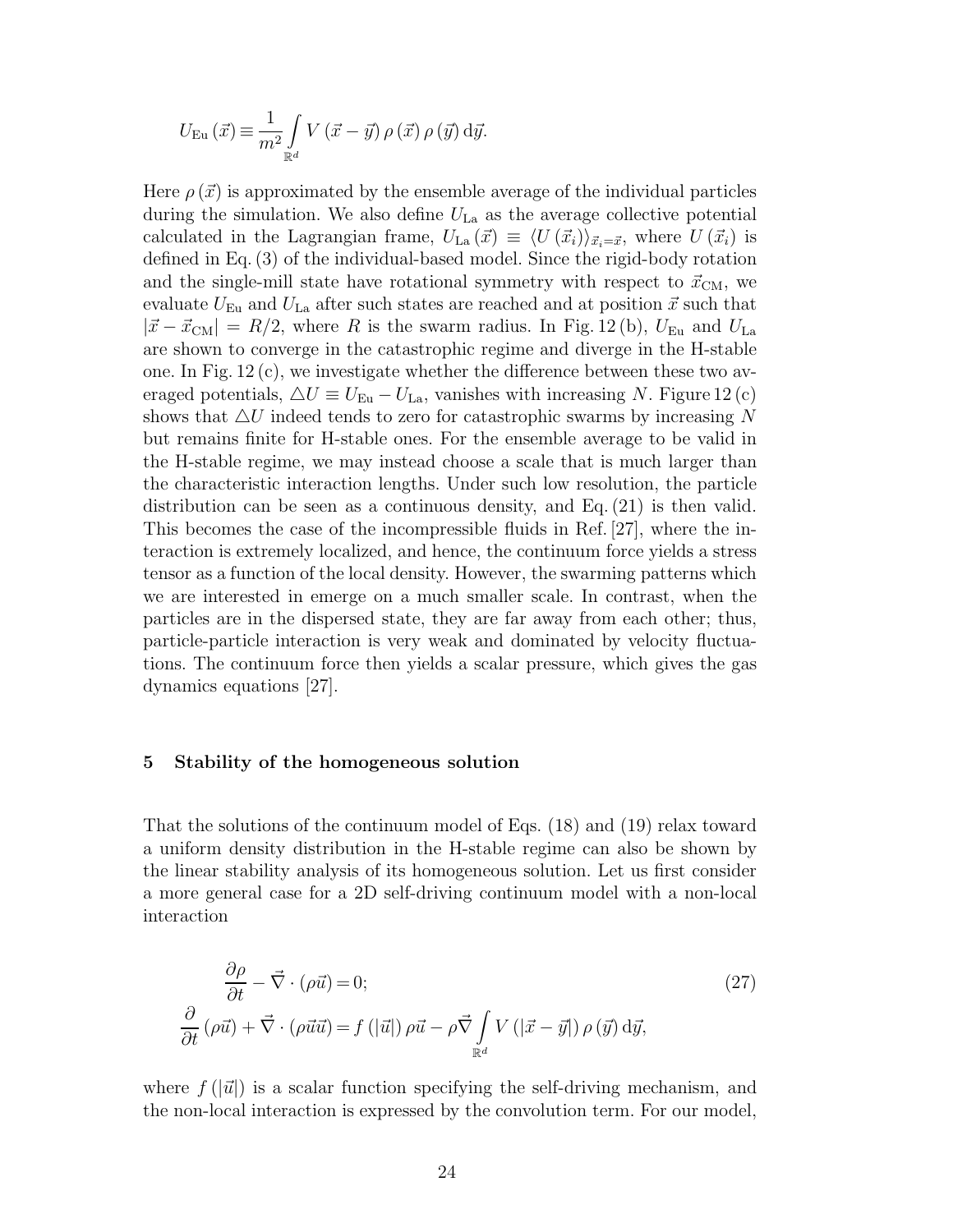

Fig. 12. (a)  $n_s$  versus  $\ell$ . The upper curve represents the case of  $s = 10\%$  while the lower curve is for  $s = 50\%$ . On the upper-right corner is an illustration showing how the significant neighbors are defined. (b)  $U_{Eu}$  and  $U_{La}$  versus  $\ell$ . Here  $\alpha = 0.003$ ,  $\beta = 0.5, C_a = 0.5, \ell_a = 2.0, C_r = 1.0, \text{ and } N = 500.$  (c)  $\Delta U$  and versus N.  $\ell = 0.65$  for the catastrophic curve while  $\ell = 0.75$  for the H-stable curve. The other parameter values are the same as (b).

 $f(|\vec{u}|) = \alpha - \beta |\vec{u}|^2$ . The possible homogeneous steady state solutions can be written as  $\rho(\vec{x}, t) = \rho_0$  and  $\vec{u}(\vec{x}, t) = v_0 \hat{v}$ , where  $\hat{v}$  is a unit vector and  $v_0$  can be 0 or any of the roots of  $f(v_0) = 0$ . For our Rayleigh-type dissipation,  $v_0 = \sqrt{\alpha/\beta}$ . We perturb the steady state solution using  $\rho(\vec{x}, t) =$  $\rho_0 + \delta \rho \exp{(\sigma \dot{\mathbf{t}} + \mathrm{i} \vec{q} \cdot \vec{x})}$  and  $\vec{u}(\vec{x}, t) = v_0 \hat{v} + (\delta u \hat{u} + \delta v \hat{v}) \exp{(\sigma \dot{\mathbf{t}} + \mathrm{i} \vec{q} \cdot \vec{x})}$ , where  $\delta \rho$ ,  $\delta u$ ,  $\delta v \ll 1$  are small amplitudes. The unit vector  $\hat{u}$  points to the direction perpendicular to  $\hat{v}$  on the 2D space. The wave vector is denoted by  $\vec{q}$  while  $\sigma = \sigma(\vec{q})$  represents its growth rate. By substituting this ansatz into Eq. (27), the dispersion relation is

$$
\sigma' \begin{pmatrix} \delta \rho \\ \delta u \\ \delta v \end{pmatrix} = \begin{pmatrix} 0 & -i\rho_0 q \sin \theta & -i\rho_0 q \cos \theta \\ -i q \tilde{V} (\vec{q}) \sin \theta & f (v_0) & 0 \\ -i q \tilde{V} (\vec{q}) \cos \theta & 0 & f (v_0) + v_0 f'(v_0) \end{pmatrix} \begin{pmatrix} \delta \rho \\ \delta u \\ \delta v \end{pmatrix}, \quad (28)
$$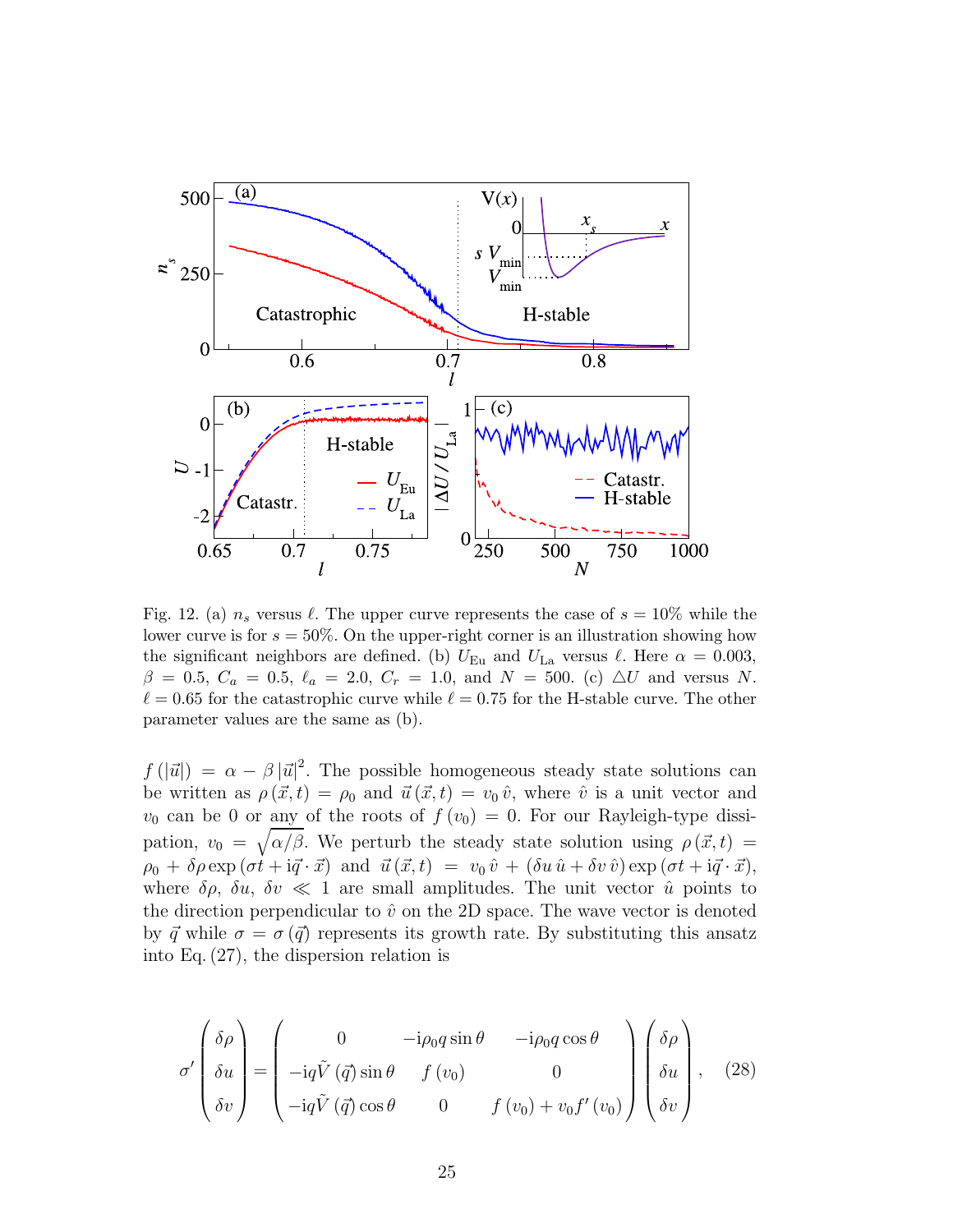where  $\sigma' \equiv \sigma + i v_0 \hat{v} \cdot \vec{q}$ , and  $\tilde{V}(\vec{q})$  is the Fourier transform of the pairwise interaction potential  $V(\vec{x})$ . The angle between the wave vector  $\vec{q}$  and the unit vector  $\hat{u}$  is denoted by  $\theta$ .

For the case of  $v_0 = 0$ , the solution is isotropic, and we can arbitrarily choose the unit vector  $\hat{v}$ . If the wave vector  $\vec{q}$  is parallel to the arbitrarily chosen  $\hat{v}$ , Eq. (28) reduces to

$$
\sigma \begin{pmatrix} \delta \rho \\ \delta u \\ \delta v \end{pmatrix} = \begin{pmatrix} 0 & 0 & -i\rho_0 q \\ 0 & f(0) & 0 \\ iq\tilde{V}(\vec{q}) & 0 & f(0) \end{pmatrix} \begin{pmatrix} \delta \rho \\ \delta u \\ \delta v \end{pmatrix},
$$

and  $\sigma = f(0)$  or  $(f(0) \pm \sqrt{f(0)^2 - 4\rho_0 q^2 \tilde{V}(\vec{q})})/2$ . If  $f(0) > 0$ , the homogeneous solution is always unstable. If  $f(0) < 0$ , the homogeneous solution is stable only when  $\rho_0 q^2 \tilde{V}(\vec{q}) > 0$ . Since  $\rho_0$  and  $q^2$  are both non-negative, the criterion can be reduced to

$$
\tilde{V}(\vec{q}) > 0. \tag{29}
$$

For our Rayleigh-type dissipation,  $f(0) = \alpha$ . Since  $\alpha$  is positive, the uniform density solution with zero speed is an unstable steady state solution.

For the case of  $v_0 \neq 0$  satisfying  $f(v_0) = 0$ , Eq. (28) becomes

$$
\sigma' \begin{pmatrix} \delta \rho \\ \delta u \\ \delta v \end{pmatrix} = \begin{pmatrix} 0 & -i\rho_0 q \sin \theta & -i\rho_0 q \cos \theta \\ -i q \tilde{V} (\vec{q}) \sin \theta & 0 & 0 \\ -i q \tilde{V} (\vec{q}) \cos \theta & 0 & v_0 f'(v_0) \end{pmatrix} \begin{pmatrix} \delta \rho \\ \delta u \\ \delta v \end{pmatrix}.
$$

We thus obtain the growth rate by solving the following eigenvalue equation

$$
\sigma'^3 - v_0 f'(v_0) \sigma'^2 + \sigma' \rho_0 q^2 \tilde{V}(\vec{q}) - v_0 f'(v_0) \rho_0 q^2 \tilde{V}(\vec{q}) \sin^2 \theta = 0.
$$
 (30)

Let us consider the two cases of the wave vectors parallel and perpendicular to the  $\hat{v}$ -direction. For the parallel case, i.e.,  $\theta = 0$ ,  $\sigma' = 0$  or  $\sigma$ ſ  $' =$  $v_0 f'(v_0) \pm \sqrt{(v_0 f'(v_0))^2 - \rho_0 q^2 \tilde{V}(\vec{q})}$  /2. On the other hand, in the perpendicular case  $(\theta = \pi/2)$ ,  $\sigma' = v_0 f'(v_0)$  or  $\sigma' = \pm \sqrt{-\rho_0 q^2 \tilde{V}(\vec{q})}$ . If  $f'(v_0) > 0$ , the homogeneous solutions are always unstable. For our Rayleigh-type dissipation,  $f'(v_0) = -2\beta v_0 < 0$ ; hence, the homogeneous solution is stable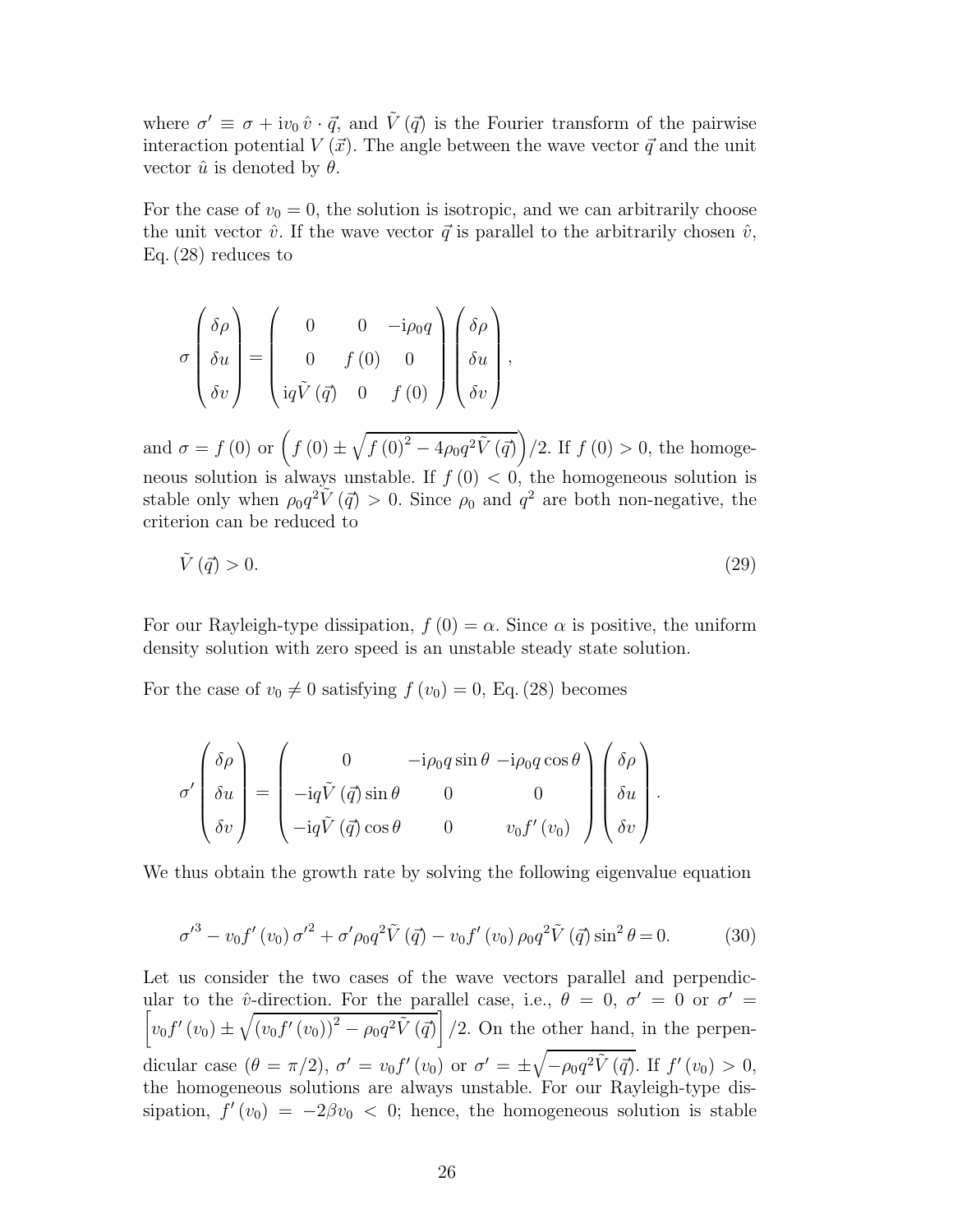

Fig. 13. The linear stability diagram of the swarming model of Eqs. (1) - (3).

only when  $\rho_0 q^2 \tilde{V}(\vec{q}) > 0$ , which is the same as the criterion in Eq. (29). Further analysis shows that for a general angle  $\theta$ , Eq. (30) can be rewritten as  $(\sigma' - v_0 f'(v_0)) (\sigma'^2 + \rho_0 q^2 \tilde{V}(\vec{q})) + \Gamma \cos^2 \theta = 0$ , where  $\Gamma \equiv v_0 f'(v_0) \rho_0 q^2 \tilde{V}(\vec{q})$ . In our model,  $\Gamma > 0$  whenever the homogeneous solution is unstable. Thus, an inspection of the above equation shows that its largest root, i.e., the fastest growth rate, is at  $\theta = \pi/2$ . As a result, perturbations on the direction perpendicular to the swarm velocity are the fastest growing mode, and the ir rate is  $\sqrt{-\rho_0 q^2 \tilde{V}(q)}$  for a given q.

Substituting Eq. (3) into Eq. (29), the linear stability criterion for our swarming model can be explicitly obtained as

$$
\tilde{V}(q) \equiv 2\pi \left[ -\frac{1}{\left(1+q'^2\right)^{3/2}} + \frac{C\ell^2}{\left(1+\ell^2 q'^2\right)^{3/2}} \right] > 0,\tag{31}
$$

where  $q' \equiv q \ell_a$ . Since the above criterion has to hold for all  $q' \in \mathbb{R}$ , stability is attained at

 $C\ell^2 > 1$  if  $\ell < 1$ ,  $C > \ell$  if  $\ell > 1$ ,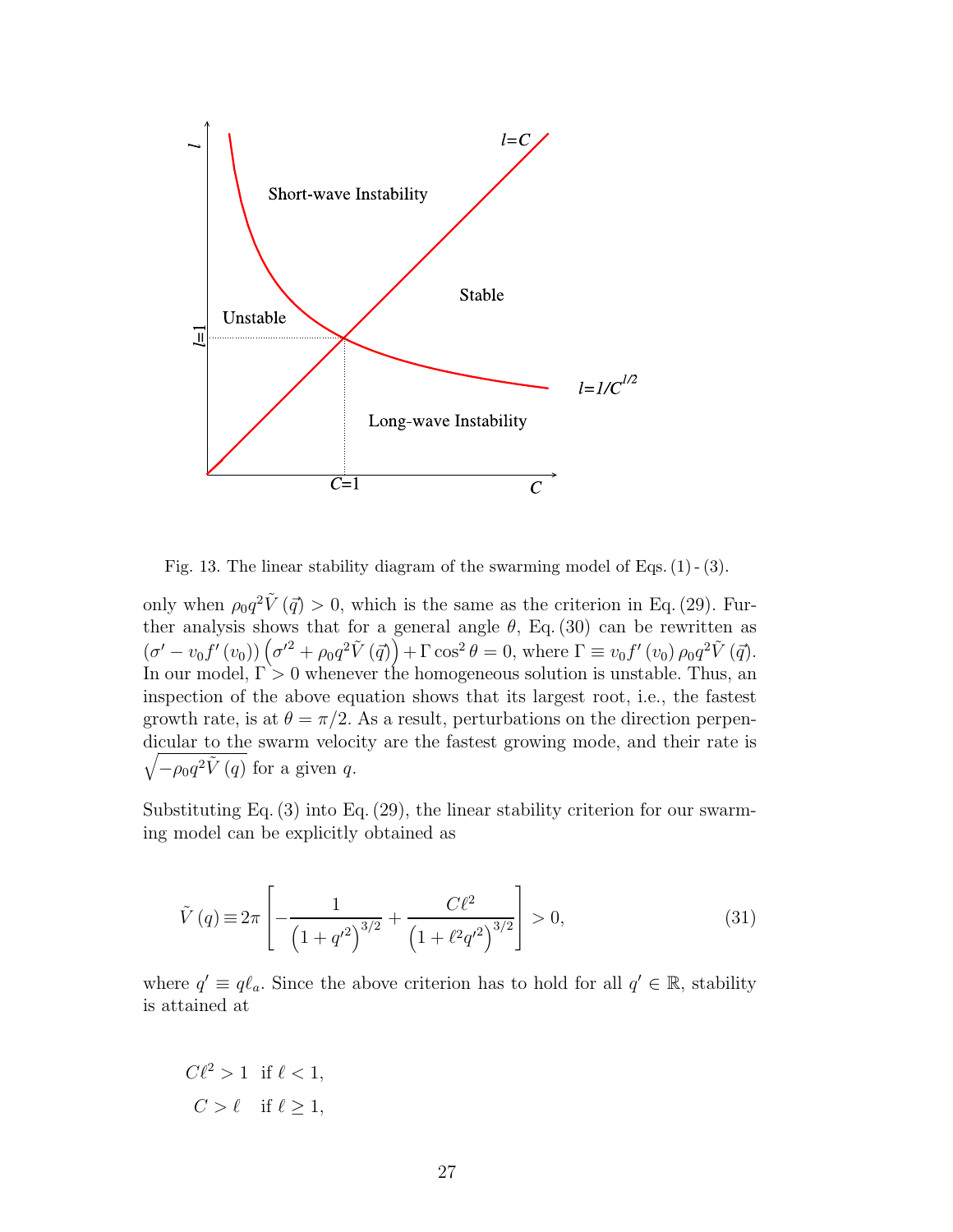The linear stability diagram is shown in Fig. 13. Note the close connection between the different regimes shown here and in the H-stability diagram of Fig. 2. When the homogeneous solution is linearly stable, the interaction potential is also H-stable. This is because the condition of Eq. (29) is also sufficient, but not necessary, for H-stability [29]. Further study on the dispersion relation in Eq. (30) reveals that  $\sigma'$  increases as  $q^2\tilde{V}(\vec{q})$  decreases, and the maximum of  $\sigma'$ occurs when the minimum of  $q^2\tilde{V}(\vec{q})$  is reached. As a result, we are able to evaluate the wavelength of the fastest growth mode and categorize the long-wave and the short-wave instability regions in the parameter space. Furthermore, we compare the fastest growth wavelength to the pattern of the fully nonlinear continuum model near the onset of the instability, shown in the left panel of Fig. 14. The simulations are initiated with a homogeneous density distribution and computed on a periodic domain of a  $206.8 \times 206.8$  box. The wavenumber of the fastest growth mode is calculated as the minimum of Eq. (31). For the parameters chosen in Fig. 14,  $|\vec{q}| = 0.121$ , which corresponds to a wavelength  $\lambda = 51.87$ . This value matches the density aggregation patterns quite well. In the upper figure,  $\alpha = 0$ ; the steady state density has zero velocity, and the x-y directions are isotropic. In the lower figure,  $\alpha \neq 0$ , and the velocity field of the swarm is initiated as  $\vec{u}$   $(t = 0) = \sqrt{\alpha/\beta \hat{y}}$ . The direction of the stripes indicates that the fastest growth mode is indeed perpendicular to the initial velocity, which is also consistent with the theoretical prediction. The results can also be compared to the simulation of the individual-based model by using the same parameter values and equivalent initial and boundary conditions. Since  $V(r)$  decays rapidly in r,  $U(\vec{x}_i)$  can be well approximated by including only the adjacent eight boxes surrounding the computational domain. The steady particle distributions of the individual-based simulations are shown on the right panel of Fig. 14. The theoretically predicted wavelength agrees with the patterns seen in the simulations of the continuum and the individual-based models.

## 6 Discussion

Soft-core interactions are widely adopted in the swarming literature [2,13,15,16,17]. Our investigations, with the Morse potential of Eq. (3), reveal that the commonly observed core-free mill patterns only exist in the catastrophic regime and not in the H-stable one. In this latter case, particles arrange in rigid-bodylike structures, similar to other H-stable interactions such as the Lennard-Jones potential. The morphology richness associated with soft-core catastrophic potentials is one of the reasons that such interactions have been so broadly applied in the literature. However, a soft-core interaction, such as Eq. (3), does not prevent particles from occupying the same space, which is an unphysical situation. This can be resolved in two ways. One is that animals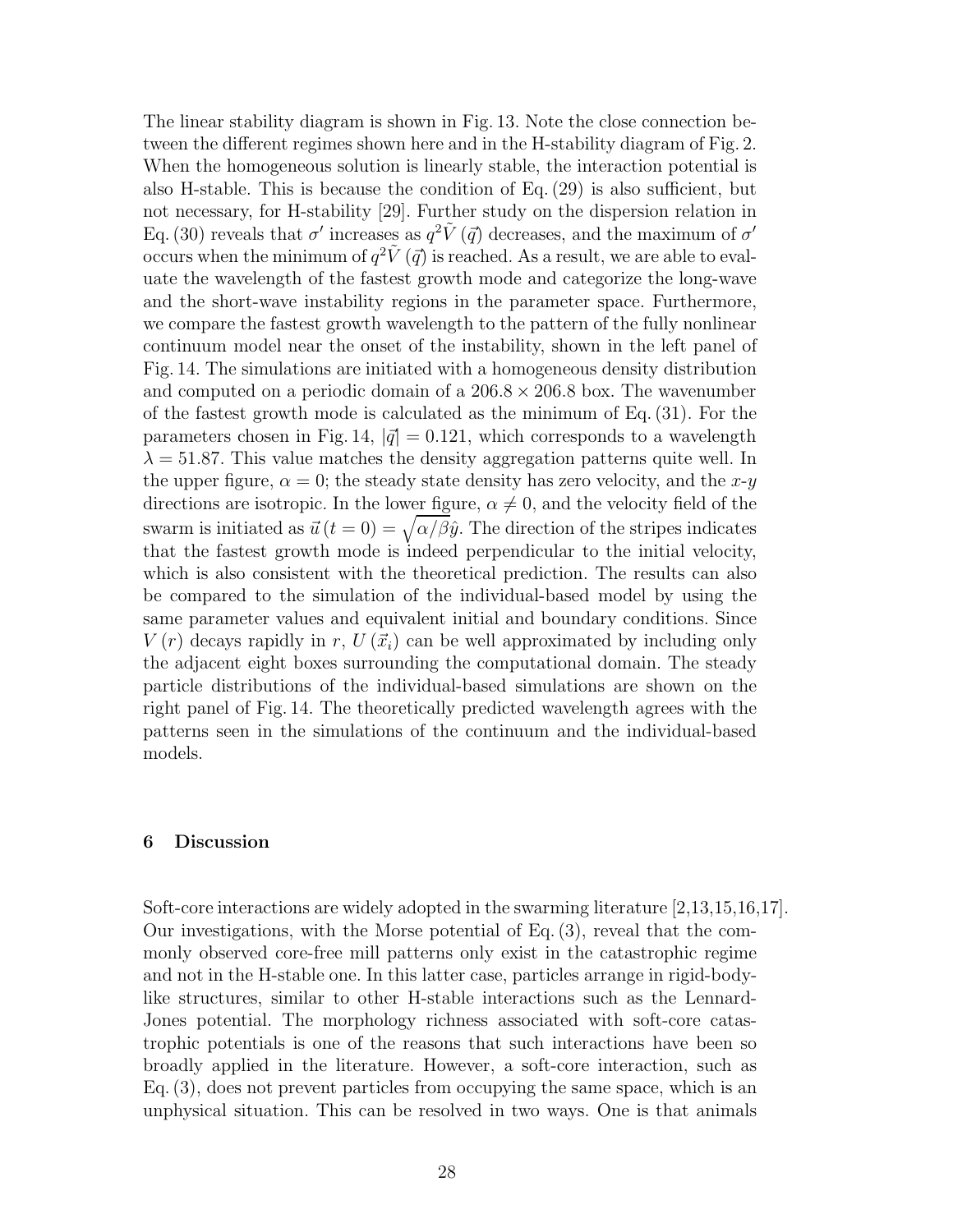

Fig. 14. Left panel: The contours of a density distribution of the continuum model near the instability onset with (upper)  $\alpha = 0$  and (lower)  $\alpha = 1$ ; Right panel: Simulations of the individual-based model using the same parameters and initial conditions as the left figures. The parameter values are  $\beta = 0.5, C_a = 0.5, C_r = 1.0,$  $\ell_a = 2.0$ , and  $\ell_r = 1.35$ .

usually flock on a reduced dimension and thus, can use the extra dimension to avoid actually occupying the same space. For example, ants can crawl over each other; therefore, they can use z-direction to "pass through" each other when they flock on the  $x-y$  plane. Another way is to actually add an additional hard-core repulsion solely to prevent overlapping. In other words, there is a soft-core potential that defines an equilibrium distance between particles and gives rise to the swarming patterns, and there is also a hard-core potential that specifies a forbidden distance and prevent particles from penetrating each other. We find that the presence of the hard-core potential affects the swarming pattern only when  $N$  is large enough, and hence the equilibrium distance between nearest neighbors, determined by the collective soft-core interaction, collapses to the vicinity of the hard-core forbidden distance. Otherwise, flocks exhibit the same soft-core steady state patterns for small to moderate  $N$ , except for the double-mill state, which is apparently very sensitive to hard-cores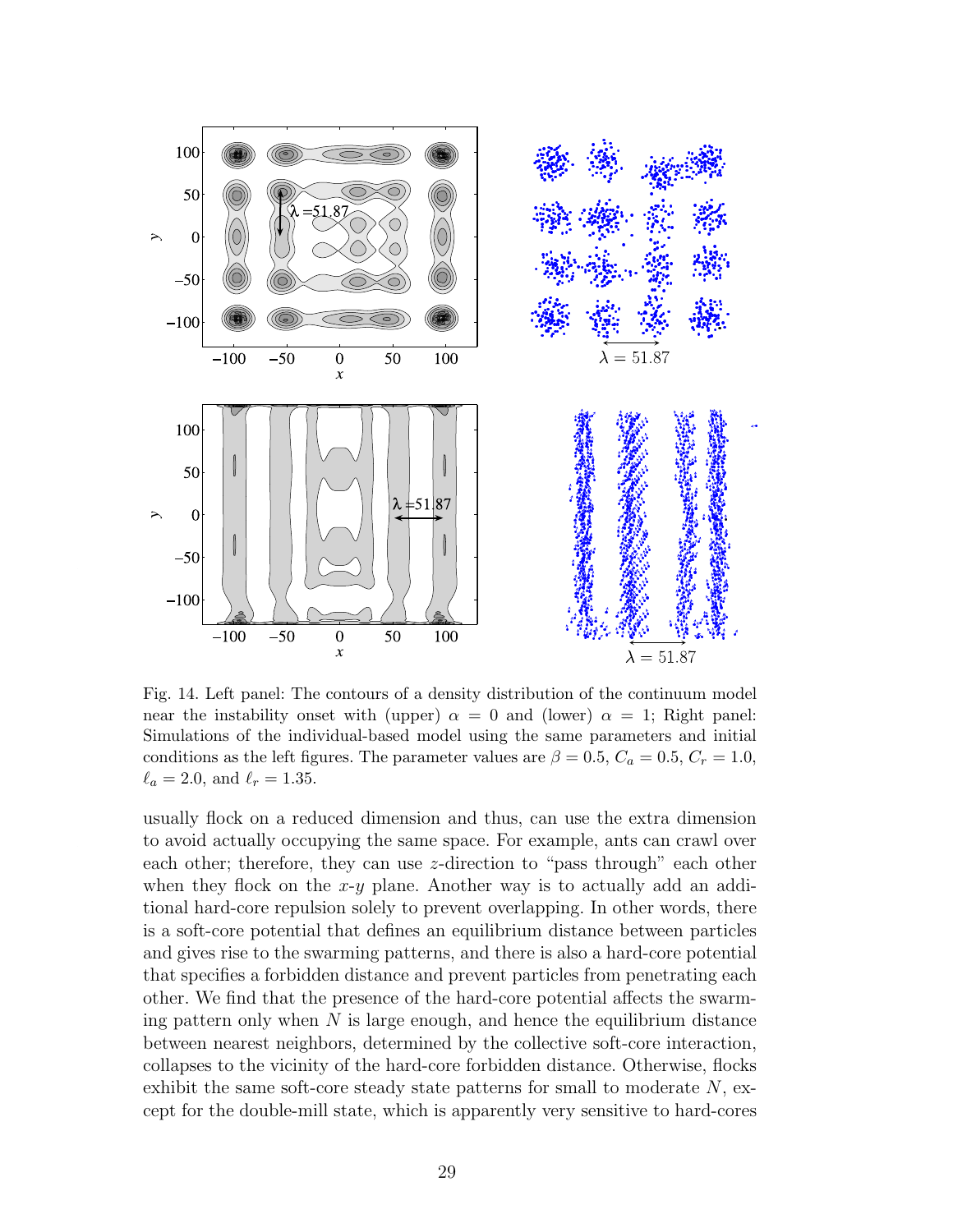and, in our simulations, are absent altogether. As  $N$  increases, the equilibrium  $\delta_{\rm NND}$  at first decreases; the flock size increases with N only when the equilibrium  $\delta_{\rm NND}$  becomes close to the forbidden hard-core zone and cannot decrease further. Thus, a swarming flock at moderate  $N$  can have soft-core patterns in spite of the existence of a local hard-core repulsion.

Despite the natural tendency to keep a reasonable distance between each other, animals may still come close and occasionally touch each other while moving in a biological swarm. Thus, the natural repulsive tendency can be realized as a soft-core repulsion while the body length of the swarming animals can be viewed as a hard-core forbidden zone. For biological swarms, the equilibrium  $\delta_{\rm NND}$  is visibly larger than the hard-core forbidden zone, which supports the description given in the previous paragraph. In contrast, the Lennard-Jones potential, used for physical systems of molecules, defines an equilibrium distance very close to where the potential rapidly rises toward infinity. In other words, the equilibrium distance is nearly the same as the hard-core forbidden zone. Compressibility is perhaps the reason why various catastrophic patterns, which are not observed in the condensed phases of classical matter, can exist in the aggregation states of natural swarms. In artificial swarms, the hard-core repulsion can be understood as a collision avoidance strategy. If the distance to invoke the collision avoidance is much shorter than the equilibrium spacing between agents, various collapsing patterns shown in Ref. [28] become possible and might even be engineered for artificial swarming of vehicles.

# 7 Summary

Natural swarms may switch patterns under different circumstances. While the changes of pattern have been understood as a result of changing individual mobility and mutual interactions within the swarm, our individual-based model similarly exhibits a state transition through various swarming patterns by varying the parameters. The same idea can be applied to artificial swarms, where a group of robots can be programmed to strategically change formations by varying the self-driving and communicating parameters of the control model. To analyze the stability of the emerging patterns with respect to the model parameters, it is advantageous to have a continuum model that can precisely describe the individual-based model. We illustrate a procedure to derive a continuum model from an individual-based model by using classical statistical mechanics. We show that the derived continuum model does not approximate the individual dynamics when the interaction potential is H-stable. This is due to the fact that for H-stable systems, the length scale of the potential is comparable to interparticle distances, whereas in the catastrophic regime many particles can co-exist on a length scale comparable to the scale of the potential. In the catastrophic regime, the steady state solution of the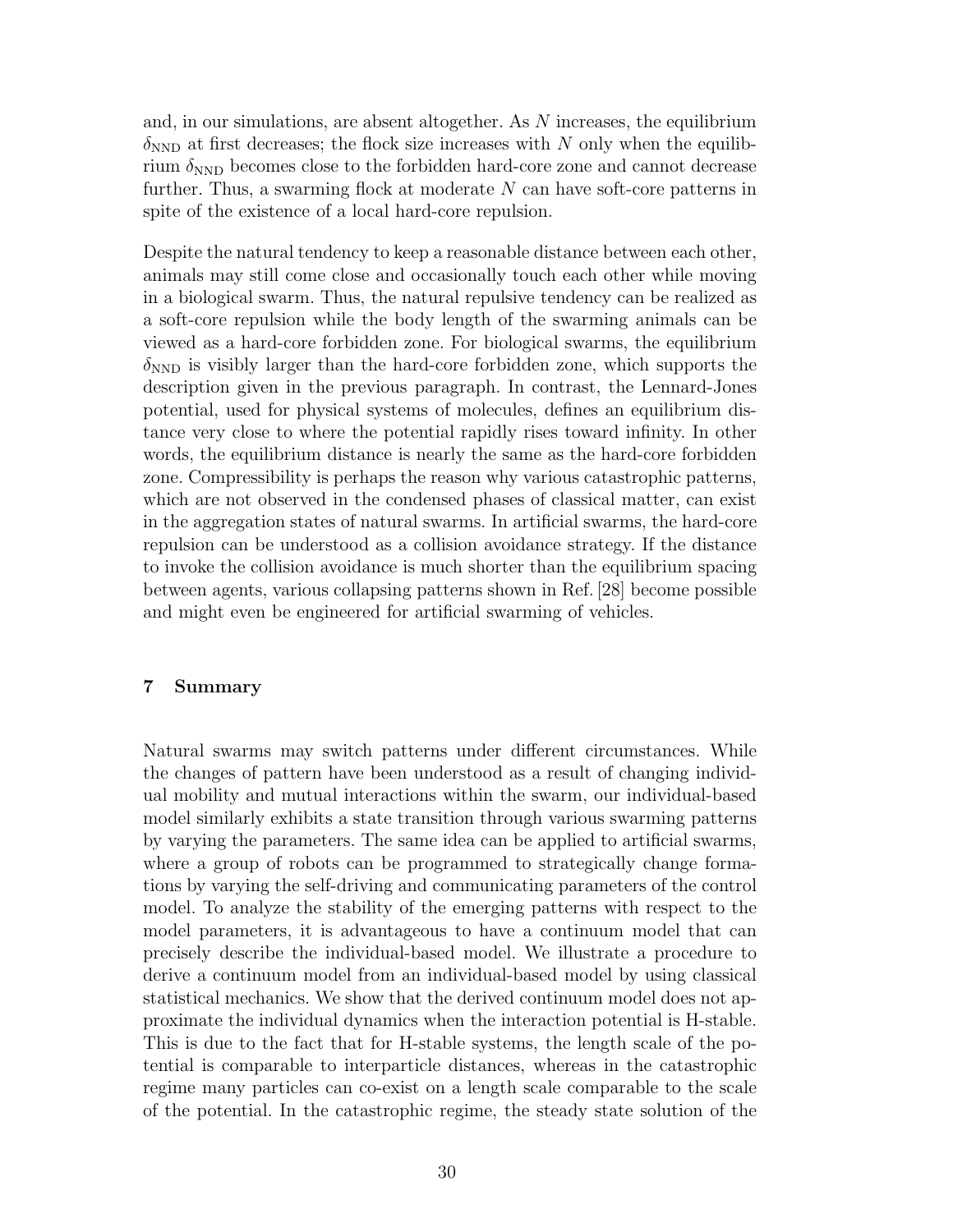continuum model well matches the single-mill pattern of the individual-based model. The long-wave instability also shows a match to both the continuum and the individual-based model simulations when we theoretically analyze the linear stability of the homogeneous solution for the continuum model. Thus, the continuum model may be useful for further analysis, such as the stability of non-trivial solutions.

Acknowledgment. The authors thank Herbert Levine, Jianhong Shen, and Chad M. Topaz for useful discussions. We acknowledge support from ARO grant W911NF-05-1-0112, ONR grant N000140610059, and NSF grant DMS-0306167.

# A Derivation of the fluctuation terms

Following Ref. [27], the momentum transport equation can be obtained by substituting the macroscopic momentum

$$
\rho(\vec{x},t)\,\vec{u}\,(\vec{x},t) = \left\langle \sum_{i=1}^{N} \vec{p_i} \delta\left(\vec{x_i} - \vec{x}\right); f \right\rangle
$$

into the generalized Liouville Equation, valid for non-conserved systems [42],

$$
\frac{\partial (\rho \vec{u})}{\partial t} = \frac{\partial}{\partial t} \left\langle \sum_{i=1}^{N} \vec{p}_i \delta (\vec{x}_i - \vec{x}); f \right\rangle
$$
  
= 
$$
\sum_{k=1}^{N} \left\langle \frac{\vec{p}_k}{m} \cdot \vec{\nabla}_{\vec{x}_k} \left( \sum_{i=1}^{N} \vec{p}_i \delta (\vec{x}_i - \vec{x}) \right) + \dot{\vec{p}}_k \cdot \vec{\nabla}_{\vec{p}_k} \left( \sum_{i=1}^{N} \vec{p}_i \delta (\vec{x}_i - \vec{x}) \right); f \right\rangle.
$$

Here  $f$  is the probability density function described in Eq.  $(12)$ . Since

$$
\frac{\vec{p}_k}{m} \cdot \vec{\nabla}_{\vec{x}_k} \left( \sum_{i=1}^N \vec{p}_i \delta\left(\vec{x}_i - \vec{x}\right) \right) = \frac{\vec{p}_k}{m} \cdot \vec{\nabla}_{\vec{x}_k} \vec{p}_k \delta\left(\vec{x}_k - \vec{x}\right)
$$
\n
$$
= -\vec{\nabla}_{\vec{x}} \cdot \left(\frac{\vec{p}_k \vec{p}_k}{m}\right) \delta\left(\vec{x}_k - \vec{x}\right),
$$
\n
$$
\dot{\vec{p}}_k \cdot \vec{\nabla}_{\vec{p}_k} \left( \sum_{i=1}^N \vec{p}_i \delta\left(\vec{x}_i - \vec{x}\right) \right) = \dot{\vec{p}}_k \delta\left(\vec{x}_k - \vec{x}\right),
$$

the transport equation can further be reduced to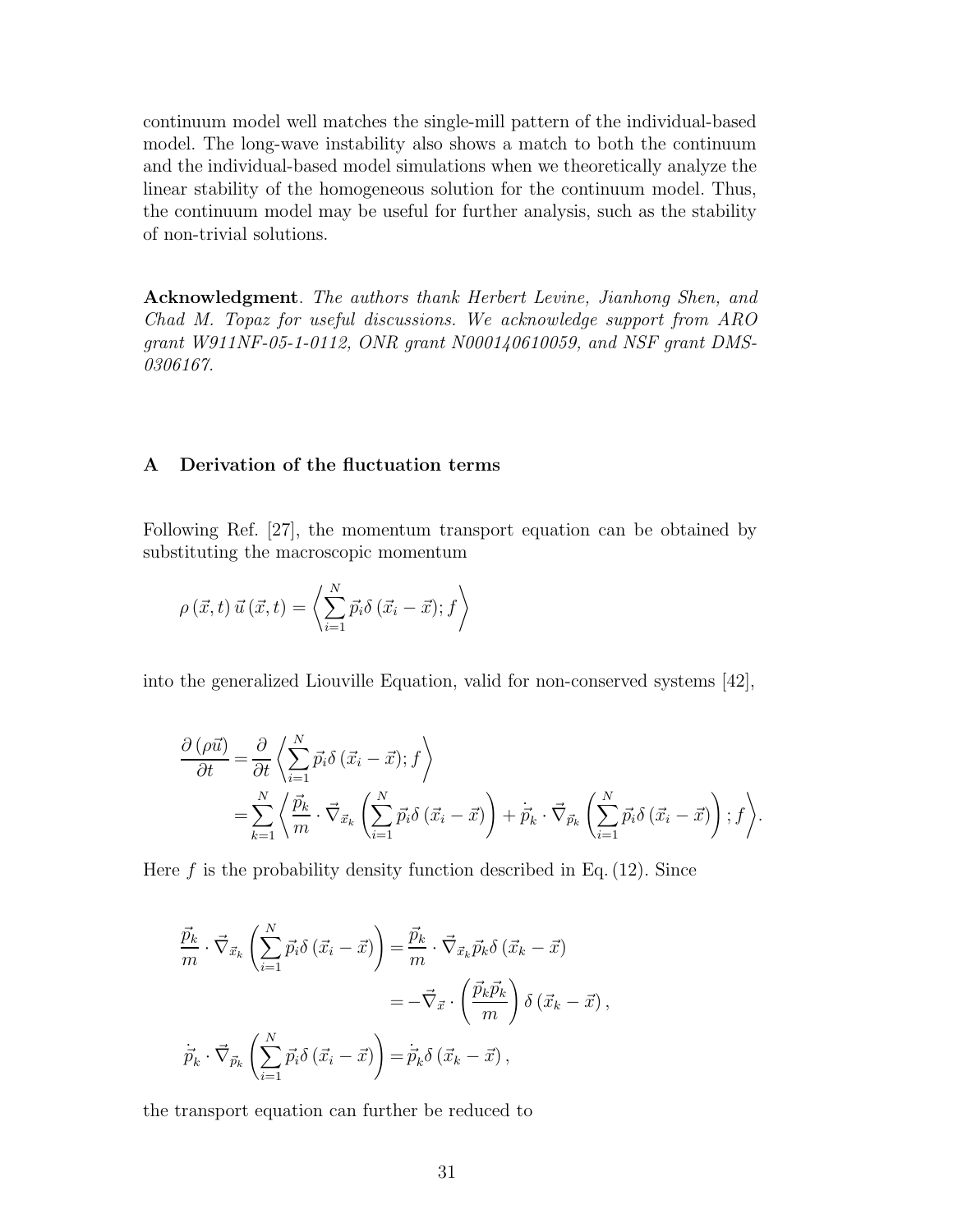$$
\frac{\partial \left(\rho \vec{u}\right)}{\partial t} = \sum_{k=1}^{N} \left[ -\nabla_{\vec{x}} \cdot \left\langle \left(\frac{\vec{p}_k \vec{p}_k}{m}\right) \delta\left(\vec{x}_k - \vec{x}\right); f \right\rangle + \left\langle \dot{\vec{p}}_k \delta\left(\vec{x}_k - \vec{x}\right); f \right\rangle \right]. \tag{A.1}
$$

The first term on the right hand side can be modified by noting that

$$
\sum_{k=1}^{N} m \left\langle \left( \frac{\vec{p}_k}{m} - \vec{u} \right) \left( \frac{\vec{p}_k}{m} - \vec{u} \right) \delta \left( \vec{x}_k - \vec{x} \right); f \right\rangle
$$
\n
$$
= \sum_{k=1}^{N} \left\langle \left( \frac{\vec{p}_k \vec{p}_k}{m} \right) \delta \left( \vec{x}_k - \vec{x} \right); f \right\rangle - \vec{u} \sum_{k=1}^{N} \left\langle \vec{p}_k \delta \left( \vec{x}_k - \vec{x} \right); f \right\rangle
$$
\n
$$
- \sum_{k=1}^{N} \left\langle \vec{p}_k \delta \left( \vec{x}_k - \vec{x} \right); f \right\rangle \vec{u} + \vec{u} \vec{u} \sum_{k=1}^{N} \left\langle m \delta \left( \vec{x}_k - \vec{x} \right); f \right\rangle
$$
\n
$$
= \sum_{k=1}^{N} \left\langle \left( \frac{\vec{p}_k \vec{p}_k}{m} \right) \delta \left( \vec{x}_k - \vec{x} \right); f \right\rangle - \rho \vec{u} \vec{u},
$$

where  $\vec{u}$  is the macroscopic velocity defined in Eq. (14). Eq. (A.1) then becomes

$$
\frac{\partial \left(\rho \vec{u}\right)}{\partial t} + \vec{\nabla}_{\vec{x}} \cdot \left(\rho \vec{u} \vec{u}\right) = -\vec{\nabla}_{\vec{x}} \cdot \hat{\sigma}_{\mathcal{K}}\left(\vec{x}, t\right) + \sum_{k=1}^{N} \left\langle \dot{p}_{k} \delta\left(\vec{x}_{k} - \vec{x}\right); f\right\rangle, \tag{A.2}
$$

where

$$
\hat{\sigma}_{\mathcal{K}} = \sum_{k=1}^{N} m \left\langle \left( \frac{\vec{p}_k}{m} - \vec{u} \right) \left( \frac{\vec{p}_k}{m} - \vec{u} \right) \delta \left( \vec{x}_k - \vec{x} \right) ; f \right\rangle.
$$

We can substitute the explicit form of  $\dot{\vec{p}}_k$  from Eqs. (14) and (15)

$$
\dot{\vec{p}}_k = \alpha \vec{p}_k - \beta \frac{|\vec{p}_k|^2}{m^2} \vec{p}_k - \vec{\nabla} U(\vec{x}_k)
$$

into the second term of Eq. (A.2)

$$
\sum_{k=1}^{N} \left\langle \dot{\vec{p}}_{k} \delta\left(\vec{x}_{k} - \vec{x}\right); f \right\rangle = \sum_{k=1}^{N} \left\langle \left(\alpha \vec{p}_{k} - \beta \frac{|\vec{p}_{k}|^{2}}{m^{2}} \vec{p}_{k} - \vec{\nabla} U\left(\vec{x}_{k}\right)\right) \delta\left(\vec{x}_{k} - \vec{x}\right); f \right\rangle
$$

$$
= \alpha \rho \vec{u} - \sum_{k=1}^{N} \left\langle \left(\beta \frac{|\vec{p}_{k}|^{2}}{m^{2}} \vec{p}_{k}\right) \right\rangle + \vec{F}_{V}.
$$

The second term above can be further simplified as

$$
\sum\limits_{k=1}^N\left<\left(\beta\frac{\left|\vec{p_k}\right|^2}{m^2}\vec{p_k}\right)\delta\left(\vec{x_k}-\vec{x}\right);f\right>=
$$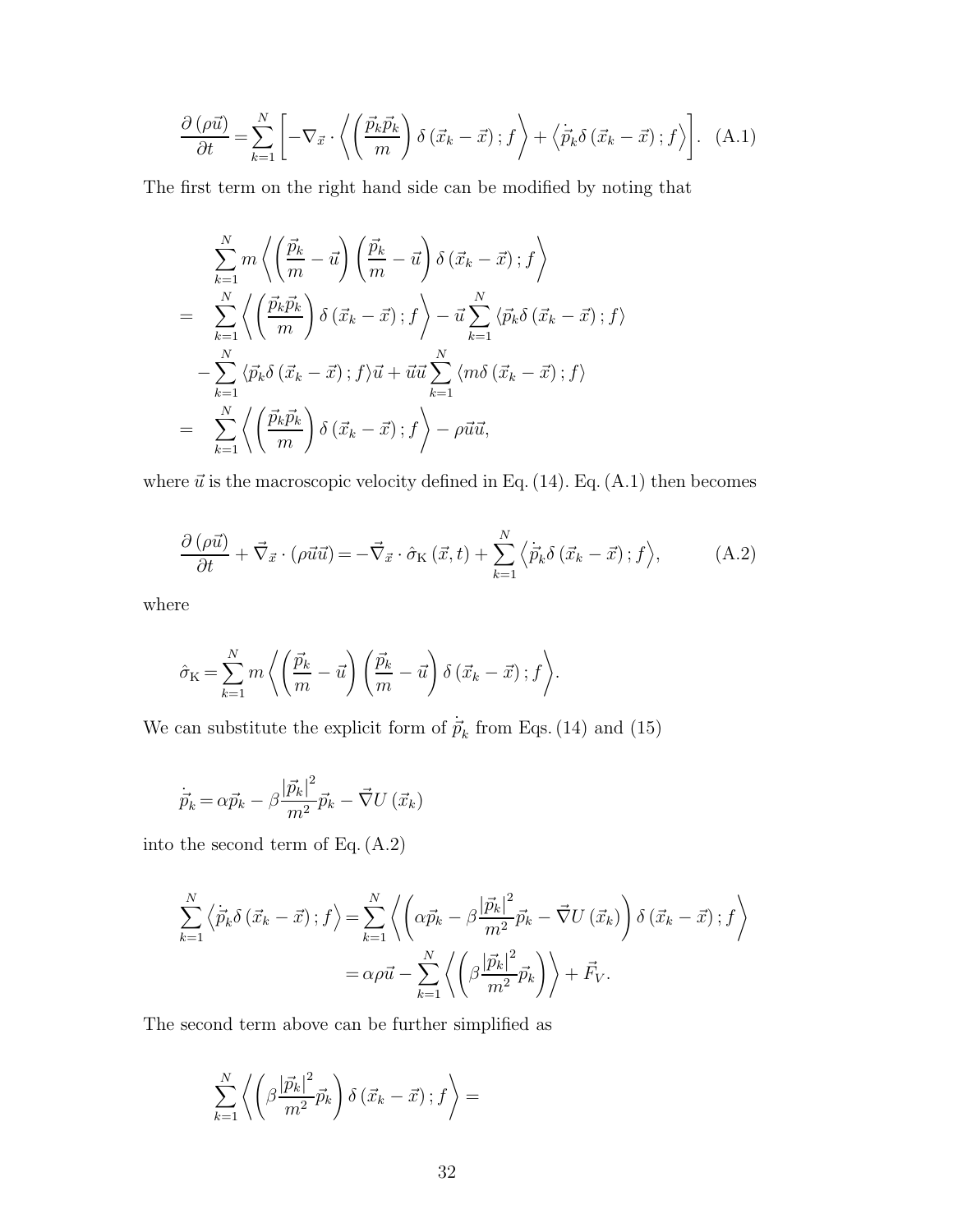$$
\beta \sum_{k=1}^{N} \left\langle \left( \frac{|\vec{p}_k|^2}{m^2} \vec{p}_k \right) \delta \left( \vec{x}_k - \vec{x} \right); f \right\rangle - \beta \sum_{k=1}^{N} \left\langle \frac{|\vec{p}_k|^2}{m} \vec{u} \delta \left( \vec{x}_k - \vec{x} \right); f \right\rangle \n+ \beta \sum_{k=1}^{N} \left\langle m \left( -2 \frac{\vec{p}_k}{m} \cdot \vec{u} + |\vec{u}|^2 \right) \left( \frac{\vec{p}_k}{m} - \vec{u} \right) \delta \left( \vec{x}_k - \vec{x} \right); f \right\rangle \n+ 2\beta E_K \vec{u} - 2\beta \vec{u} \cdot \hat{\sigma}_K + \beta \sum_{k=1}^{N} \left\langle m |\vec{u}|^2 \left( \frac{\vec{p}_k}{m} - \vec{u} \right) \delta \left( \vec{x}_k - \vec{x} \right); f \right\rangle \n= 2\beta \sum_{k=1}^{N} \left\langle \frac{m}{2} \left| \frac{\vec{p}_k}{m} - \vec{u} \right|^2 \left( \frac{\vec{p}_k}{m} - \vec{u} \right) \delta \left( \vec{x}_k - \vec{x} \right); f \right\rangle + 2\beta E_K \vec{u} - 2\beta \vec{u} \cdot \hat{\sigma}_K \n= 2\beta \vec{q}_K + 2\beta E_K \vec{u} - 2\beta \vec{u} \cdot \hat{\sigma}_K,
$$

where

$$
\vec{q}_{\rm K} = \sum_{i=1}^N \left\langle \frac{m}{2} \left| \frac{\vec{p}_i}{m} - \vec{u} \right|^2 \left( \frac{\vec{p}_i}{m} - \vec{u} \right) \delta \left( \vec{x}_i - \vec{x} \right); f \right\rangle.
$$

As a result, Eq. (A.2) can be written as

$$
\frac{\partial}{\partial t}(\rho \vec{u}) + \vec{\nabla} \cdot (\rho \vec{u} \vec{u}) + \vec{\nabla} \cdot \hat{\sigma}_{\mathcal{K}} = \alpha \rho \vec{u} - 2\beta E_{\mathcal{K}} \vec{u} - 2\beta \vec{q}_{\mathcal{K}} + 2\beta \vec{u} \cdot \hat{\sigma}_{\mathcal{K}} + \vec{F}_{V},
$$

which is the momentum transport equation shown in Eq.  $(17)$ .

## References

- [1] T. Vicsek, A. Czirk, E. Ben-Jacob, I. Cohen, O. Shochet, Novel type of phase transition in a system of self-driven particles, Phys. Rev. Lett. 75 (1995) 1226– 1229.
- [2] J. Toner, Y. Tu, Long-range order in a two-dimensional dynamical xy model: how birds fly together, Phys. Rev. Lett. 75 (1995) 4326–4329.
- [3] A. Mogilner, L. Edelstein-Keshet, Spatio-angular order in populations of selfaligning objects: formation of oriented patches, Physica D 89 (1996) 346–367.
- [4] K. Sugawara, M. Sano, Cooperative acceleration of task performance: Foraging behavior of interacting multi-robots system, Physica D 100 (1997) 343–354.
- [5] J. Parrish, L. Edelstein-Keshet, Complexity, pattern, and evolutionary tradeoffs in animal aggregation, Science 294 (1999) 99–101.
- [6] N. E. Leonard, E. Fiorelli, Virtual leaders, artificial potentials and coordinated control of groups, in: Proc. 40th IEEE Conf. Decision Contr., 2001, pp. 2968– 2973.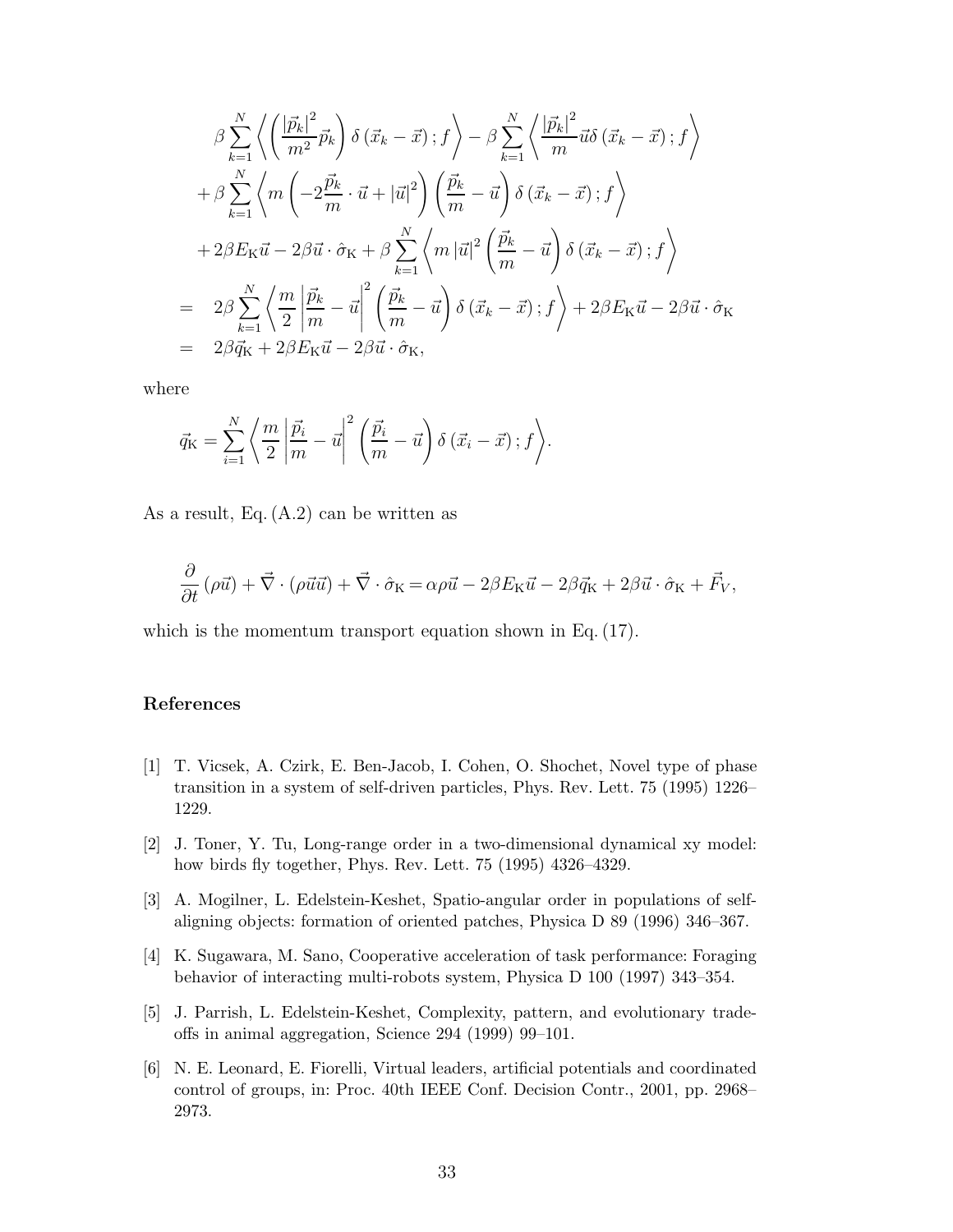- [7] J. Parrish, S. V. Viscido, D. Grünbaum, Self-organized fish schools: an examination of emergent properties, Biol. Bullet. 202 (2002) 296–305.
- [8] Y. Liu, K. M. Passino, M. M. Polycarpou, Stability analysis of m-dimensional asynchronous swarms with a fixed communication topology, in: IEEE Trans. Autom. Contr., Vol. 48, 2003, pp. 76–95.
- [9] A. Jadbabaie, J. Lin, A. S. Morse, Coordination of groups of mobile agents using nearest neighbor rules, in: IEEE Trans. Autom. Contr., Vol. 48, 2003, pp. 988–1001.
- [10] H. S. Niwa, Self-organizing dynamic model of fish schooling, J. Theor. Biol. 171 (1994) 123–136.
- [11] N. Shimoyama, K. Sugawara, T. Mizuguchi, Y. Hayakawa, M. Sano, Collective motion in a system of motile elements, Phys. Rev. Lett. 76 (1996) 3870–3873.
- [12] W. L. Romey, Individual differences make a difference in the trajectories of simulated schools of fish, Ecol. Model. 92 (1996) 65–77.
- [13] A. S. Mikhailov, D. H. Zanette, Noise-induced breakdown of coherent collective motion in swarms, Phys. Rev. E 60 (1999) 4571–4575.
- [14] G. Flierl, D. Grünbaum, S. Levin, D. Olson, From individuals to aggregations: the interplay between behavior and physics, J. Theor. Biol. 196 (1999) 397–454.
- [15] H. Levine, W. J. Rappel, I. Cohen, Self-organization in systems of self-propelled particles, Phys. Rev. E 63 (2000) 017101.
- [16] I. D. Couzin, N. R. Franks, Self-organized lane formation and optimized traffic flow in army ants,, Proc. R. Soc. Lond. B 270 (2002) 139–146.
- [17] U. Erdmann, W. Ebeling, V. S. Anishchenko, Excitation of rotational modes in two-dimensional systems of driven brownian particles, Phys. Rev. E 65 (2002) 061106.
- [18] W. Ebeling, U. Erdmann, Nonequilibrium statistical mechanics of swarms of driven particles, Complexity 8 (2003) 23–30.
- [19] S. V. Viscido, J. K. Parrish, D. Grünbaum, Individual behavior and emergent properties of fish schools: a comparison of observation and theory, Mar. Ecol. Prog. Ser. 273 (2004) 239–249.
- [20] S. V. Viscido, J. K. Parrish, D. Grünbaum, The effect of population size and number of influential neighbors on the emergent properties of fish schools, Ecol. Model. 183 (2005) 347–363.
- [21] U. Erdmann, W. Ebeling, A. Mikhailov, Noise-induced transition from translational to rotational motion of swarms, Phys. Rev. E 71 (2005) 051904.
- [22] L. Edelstein-Keshet, J. Watmough, D. Grünbaum, Do travelling band solutions describe cohesive swarms? an investigation for migratory locusts, J. Math. Biol. 36 (1998) 515–549.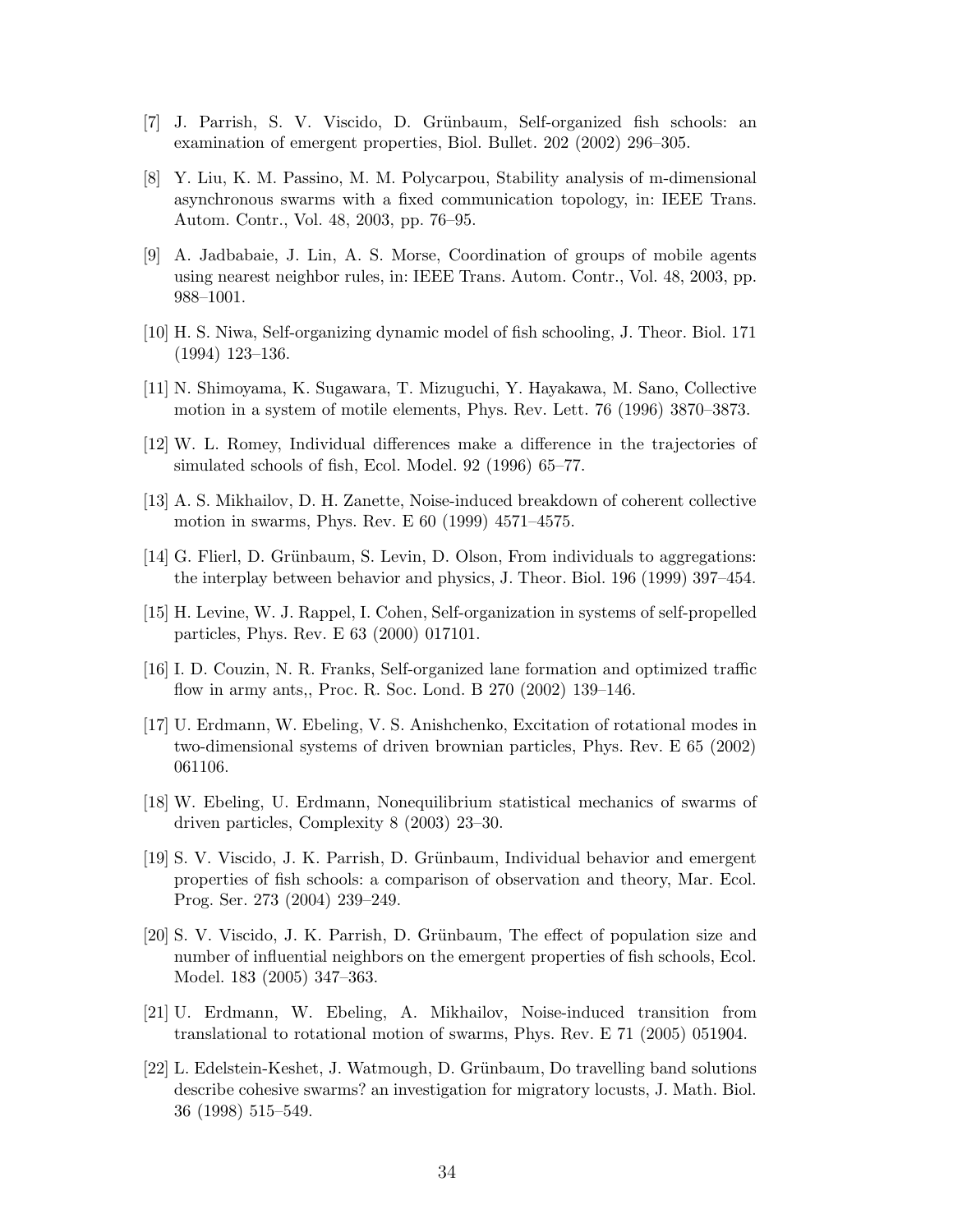- [23] A. Mogilner, L. Edelstein-Keshet, A non-local model for a swarm, J. Math. Biol. 38 (1999) 534–549.
- [24] A. H. Øien, Daphnicle dynamics based on kinetic theory: an analogue-modelling of swarming and behaviour of daphnia, Bullet. Math. Biol. 66 (2004) 1–46.
- [25] C. M. Topaz, A. L. Bertozzi, Swarming patterns in a two-dimensional kinematic model for biological groups, SIAM J. Appl. Math. 65 (2004) 152–174.
- [26] C. M. Topaz, A. L. Bertozzi, M. A. Lewis, A nonlocal continuum model for biological aggregation, Bullet. Math. Biol., to appear.
- [27] J. H. Irving, J. G. Kirkwood, The statistical mechanical theory of transport processes. iv. the equations of hydrodynamics, J. Chem. Phys. 18 (1950) 817– 829.
- [28] M. R. D'Orsogna, Y. L. Chuang, A. L. Bertozzi, L. S. Chayes, Self-propelled particles with soft-core interactions: patterns, stability, and collapse, Phys. Rev. Lett. 96 (2006) 104302.
- [29] D. Ruelle, Statistical Mechanics, Rigorous Results, New York: W.A. Benjamin, 1969.
- [30] T. C. Schneirla, Army Ants: A Study in Social Organization, W. H. Freeman, 1971.
- [31] A. L. Koch, D. White, The social lifestyle of myxobacteria, Bioessays 20 (1998) 1030–1038.
- [32] J. W. S. Rayleigh, The Theory of Sound, 2nd Edition, Vol. 1, MacMillan, London, 1894.
- [33] D. Weihs, Optimal fish cruising speed, Nature 245 (1973) 48–50.
- [34] J. D. Lambert, Numerical Methods for Ordinary Differential Equations, John Wiley & Sons, 1991.
- [35] V. Gazi, K. Passino, Stability analysis of swarms, in: IEEE Trans. Autom. Contr., Vol. 48, 2003, pp. 692–697.
- [36] V. Gazi, K. Passino, A class of attractions/repulsion functions for stable swarm aggregations, in: Proc. Conf. Decision Contr., 2002, pp. 2842–2847.
- [37] V. Gazi, K. Passino, Stability analysis of social foraging swarms: combined effects of attractant/repellent profiles, in: Proc. Conf. Decision Contr., 2002, pp. 2848–2853.
- [38] C. S. Campbell, Rapid granular flows, Annu. Rev. Fluid Mech. 22 (1990) 57–92.
- [39] D. Grünbaum, Translating stochastic density-dependent individual behavior with sensory constraints to an eulerian model of animal swarming, J. Math. Biol. 33 (1994) 139–161.